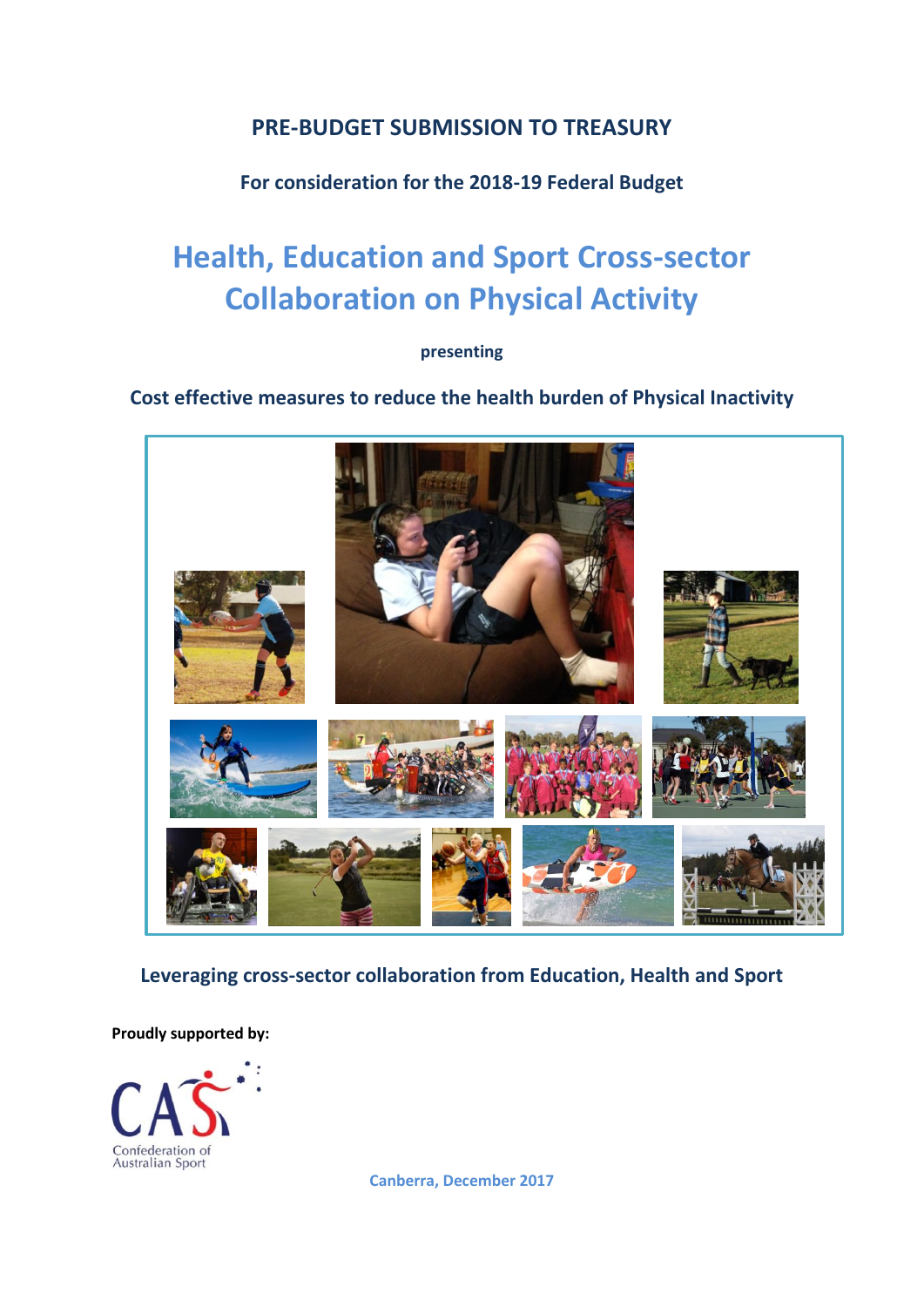## **Cost effective measures to reduce the health burden of Physical Inactivity.**

## **Leveraging cross-sector collaboration from Education, Health and Sport**

#### **INTRODUCTION:**

The Health, Education, Sport Physical Activity Collaboration welcomes the opportunity to contribute to the Australian Government's consideration of priorities and measures for inclusion in the 2018-19 Federal Budget.

#### **KEY FACTS**

- Less than 20% of children 5-17 years and only 43% of adults lead lives that are sufficiently active to meet the Australian Government's National Physical Activity and Sedentary Behaviour Guidelines (NPASBG).
- Over 65% of Australians over 15 years are obese or overweight
- Over 14,000 deaths per year are attributed to Physical Inactivity
- Over 5 million Australians are living with cardiovascular disease or diabetes
- Physical Inactivity costs the health budget over \$1.5b annually
- 25% of cardiovascular disease can be attributed to Physical Inactivity

This dire situation has long existed and the impacts are getting worse – the time for Action is now!

This proposal is built upon the collaboration of over 80 national organisations from across Health, Education and Sport sectors who have worked together over the past 4 years. The priorities proposed have been analysed and ranked by the participating organisations on the basis of maximising the impact, effectiveness and value for money.

| Requested Government Investment:   | \$332.2m over 4 years |
|------------------------------------|-----------------------|
| <b>Cost Savings to Government:</b> | \$1.76b               |
| Return on Investment (ROI):        | \$1.43b(5:1)          |

#### **OUTCOMES** of this proposal will:

#### **TARGET**

- A reduction of 15% of those Australians currently not meeting the Government's Guidelines for Physical Activity and Sedentary Behaviour (3 million Australians)
- Assist Australians to lead healthy, active, more productive lives
- Reduce the incidence of cardiovascular disease, diabetes and some cancers (impacting over 5m Australians) which is largely preventable
- Increase skills, knowledge and resources available to provide an inclusive, caring community environment for those challenged by social isolation and mental illness

#### **COST SAVINGS**

- Saving over \$434m per year in costs to the Health system and from increased productivity
- Avoiding 3,000 deaths, 10,000 new cases of disease and 38,000 DALYs per year
- Reducing hospital admissions and maximising years lived in full health
- Maximising the efficiency and effectiveness of the health care spend by Government.

 $\overline{2}$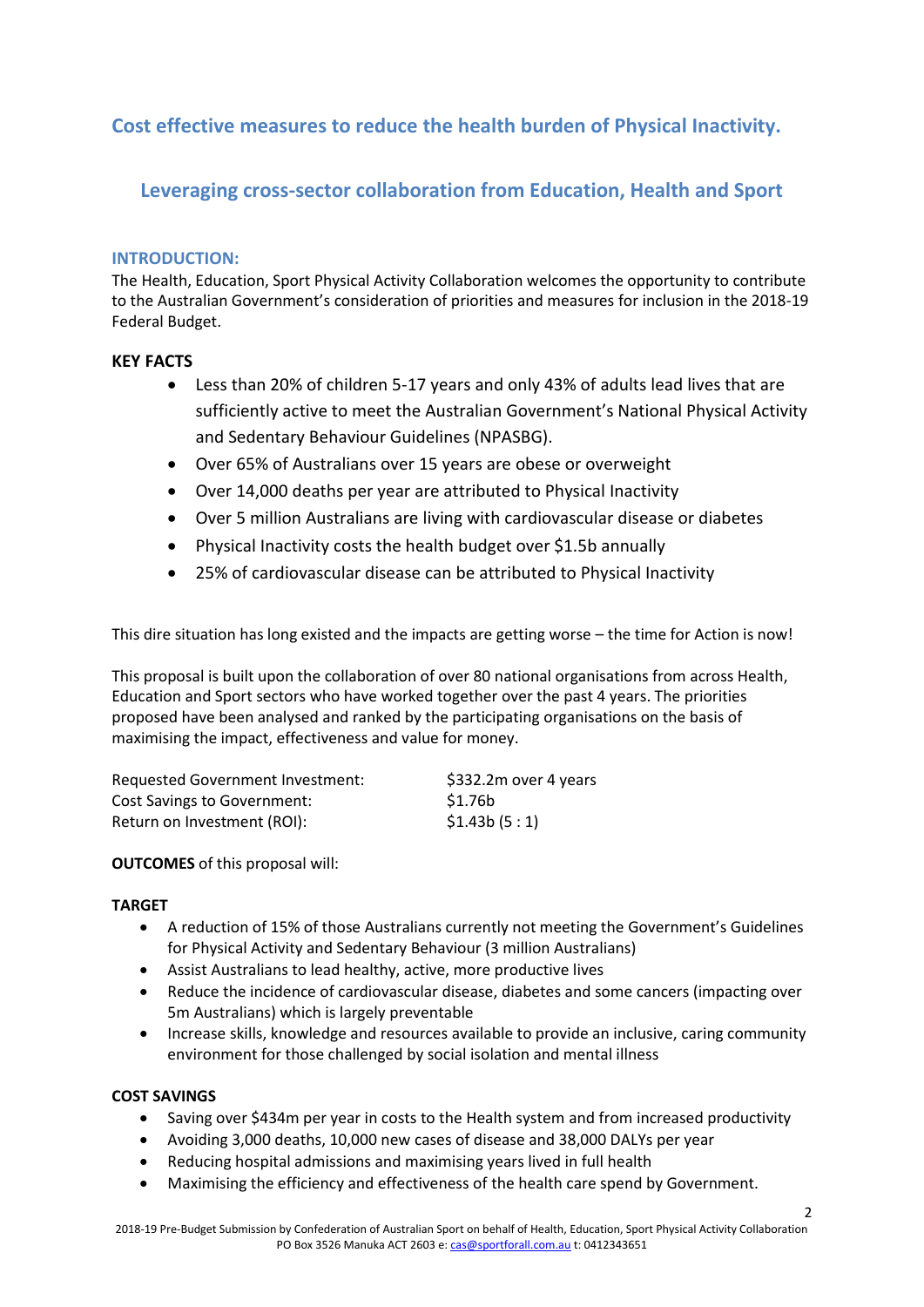#### **USING A CROSS-SECTOR PREVENTATIVE HEALTH APPROACH**

This proposal maximising the extensive networks, knowledge, skills and positioning of committed organisations across the Health, Education and Sport sectors

- Dovetailing with the work and direction provided by *Australia's Health Tracker Report 2016*<sup>11</sup> .
- A Preventative Health Approach is important and cost effective because by preventing conditions from developing, the government can avoid the costs to the health care budget of managing complex conditions later on.
	- $\circ$  As the Foundation for Alcohol Research and Education (FARE)<sup>9</sup> states: Prevention is important because of the potentially debilitating impact of a range of short-term and long-term conditions and the costs associated with these.
	- $\circ$  Prevention is cost effective Return on Investment studies have shown that small investments in prevention are cost-effective and have substantial returns, both in the short and longer terms. There are many examples from previous studies:
		- every \$1 spent on tobacco cessation programs, the average return is \$1.26
		- every \$1 invested in food and nutrition education, there is a \$10 return in reduced healthcare costs, and
		- every \$1 invested in cardiovascular research, has an estimated benefit over \$5.00

More importantly, are the substantial health and social benefits derived from such preventive measures. Happier and healthier communities are key strategic outcomes for the government as part of its responsibility to protect the health and safety of the community. The fact that these communities are generally more productive and reduce the demand on the health care system is an important additional incentive for such action.

#### **WHY SHOULD GOVERNMENT SUPPORT A CROSS-SECTOR APPROACH?**

Successful implementation of these proposed measures will assist the Government meet its stated objectives particularly in the area of preventive health which Prime Minister Malcolm Turnbull highlighted in his address to the National Press Club (1 February 2017)

*We are putting people first by delivering more personalised and coordinated care with our HealthCare Homes and mental health reforms. And in 2017, a new focus on preventive health will give people the right tools and information to live active and healthy lives.*

In June 2017 Minister for Health and Sport Greg Hunt released the framework for a National Sports Plan which will contain as one of four pillars *"Preventive Health through physical activity".*

Harnessing the goodwill generated across national organisations from the Health, Education and Sport sectors would be a major asset for the Australian Government. There is already a solid understanding and appreciation of the major issues and of the perspectives of the kindred organisations that have been involved in discussions over recent years. This goodwill and understanding should be fostered and harnessed to ensure that progress can be made efficiently without the existing momentum being lost.

We believe that this opportunity and goodwill should be maximised by a complementary crossportfolio approach by Government. Steps should be taken to ensure a collaborative approach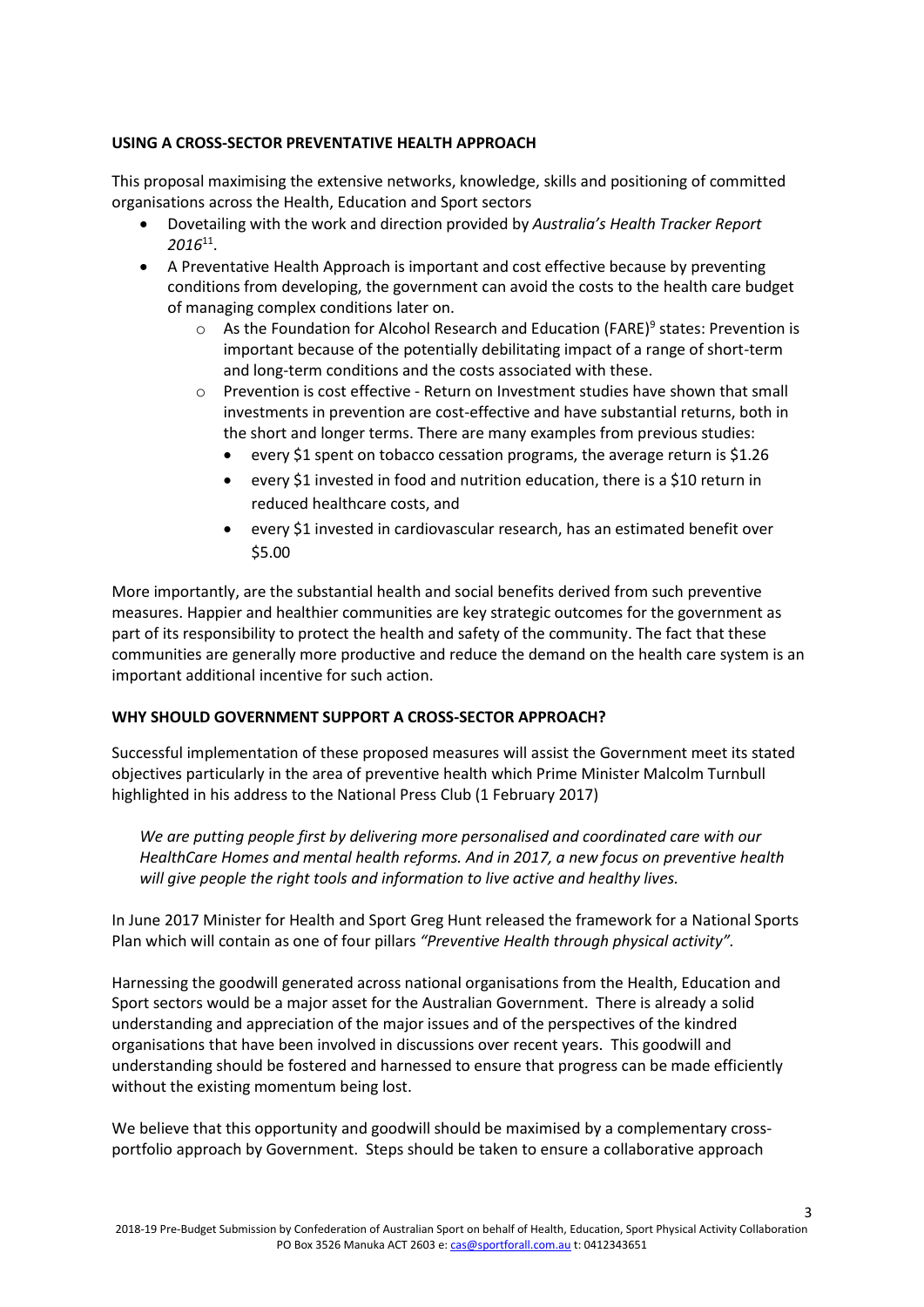between the Australian Government departments responsible for Health, Education and Sport and similarly a cross-departmental approach at State/Territory Government level should be fostered.

By combining the strengths of the Sport, Education and Health sectors in a collaborative way the task of reaching, engaging and converting 3 million Australians to achieve the Australian Physical Activity Guidelines will be maximised.

A major strength of this model is the enhanced ability of each sector to reach and directly communicate with targeted members of the Australian community relevant to them.

Achieving behavioural change and encouraging increased participation is more likely with:

- Multi-directional approach from education, health and sport sources
- Consistent, targeted messaging consistent across the 3 sectors
- All communicating parties being committed to the same outcomes

If government departments were able to drop the silo approach and provide funding and resources in a collaborative manner the core issues would be addressed much more effectively. We believe it is everyone's responsibility to play their part and it should focus on policy and bipartisanship.

Work is already underway to extend the collaboration across State/Territory jurisdictions and to encourage a joint approach with the COAG Health Council, COAG Education Council and the Committee of Australian Sport and Recreation Officials (CASRO) to maximise the breadth of understanding, buy-in and commitment.

This can be further expanded to include the individual Primary Health Network (PHN) hubs which (from the CEO's we've met with so far) are prepared to look at ways of piloting and implementing joint initiatives to further these common population health goals.

#### **MAXIMISING LOCAL NETWORKS TO DELIVER NATIONAL HEALTH GOALS**

The cross-sector collaboration from Health, Education and Sport has analysed the issues addressing individual personal physical and mental health and wellbeing through Physical Activity. In particular the group has assessed the benefits of utilising the community sport system in combination with the school education system and local health services as a major component of the strategy.

#### **Provision of Moderate and Vigorous Physical Activity (MVPA)**

The Australian Government's Guidelines for Physical Activity and Sedentary Behaviour require:

- One hour per day (420 mins per week) of MVPA required for Children 5-17yrs to meet the guidelines
	- For Adults the MVPA requirement is 150 mins per week over at least 5 sessions

#### **Sport Network**

Sport is an integral, inclusive and traditional part of Australian society available across the nation through an extensive, established and scalable network.

- Sport provides around 50% of MVPA undertaken in Australia <sup>6</sup>
- 14.1m Australians participate in organised and non-organised sport each year (64% of pop'n – ABS,2013)
- Community Sports Clubs (over 20,000 clubs)- from 90 differing sporting options
- Sport and active recreation access points ( over 50,000) clubs, schools, tertiary institutions, private providers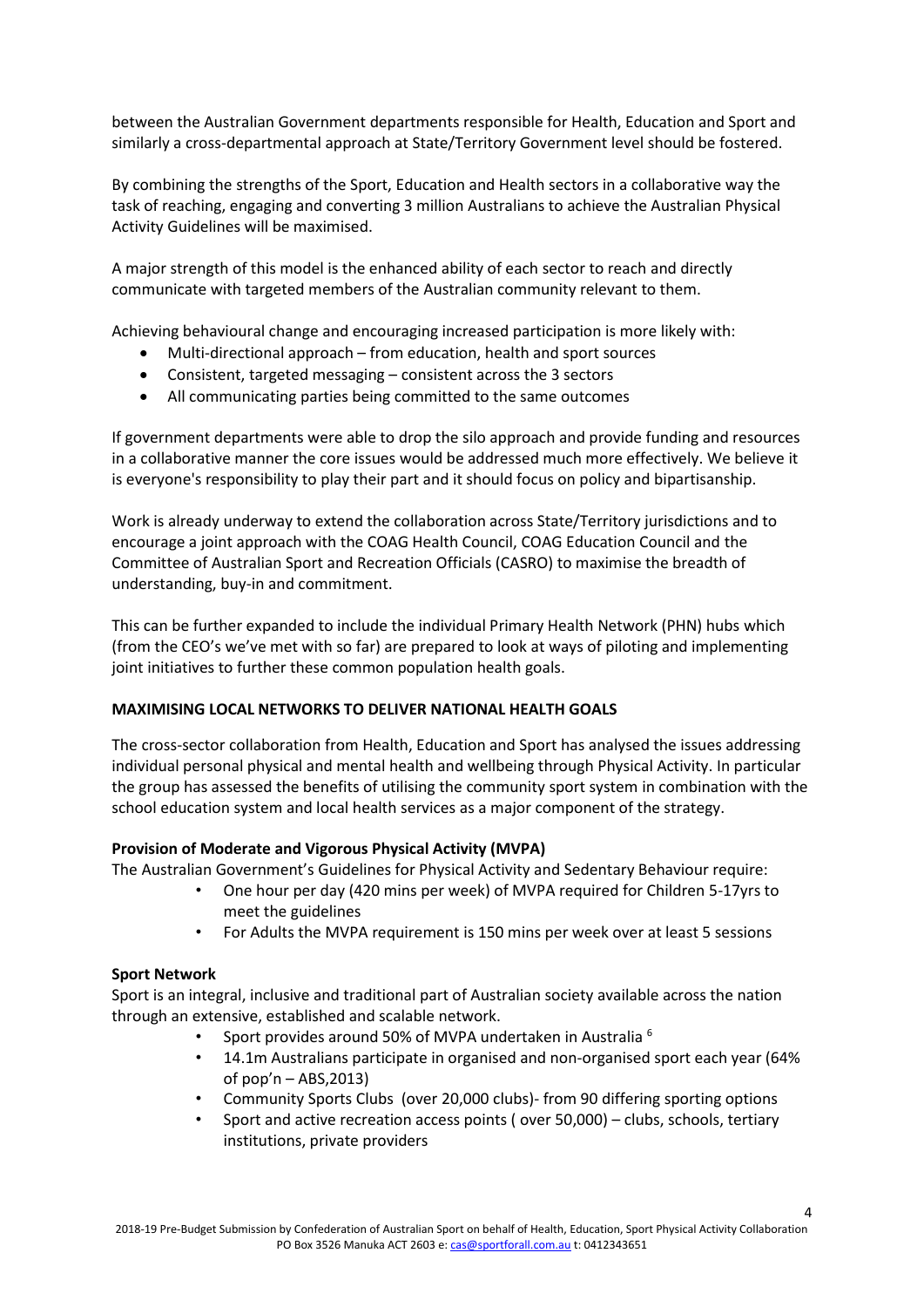#### **Schools Network**

Australia's school system delivers educational, physical development and wellness outcomes to over 3.5 million Australian children every year

- MVPA is delivered through the Australian Health and Physical Education (HPE) Curriculum and through other organised and non-organised opportunities that occur in individual school environments.
- Primary Schools (over 6,500)
- Secondary Schools (over 2,500)
- School Principals (over 8,000)
- Teachers (est. 440,000 FTE teachers) of whom 275,000 are Primary School teachers

#### **Health Network**

Australia's Health system supported by a network of 31 Primary Health Networks (PHN) is ideally placed to support a strategy of local delivery. Australia's healthcare system has access to:

- General Practitioners (over 40,000)
- Allied Health Practitioners (over 50,000)
- Health Promotion Organisations including highly respected organisations dealing with chronic conditions impacted by obesity and overweight and mental illness.
- Associations representing medical and allied health professionals, hospitals and health care providers
- Research institutions, universities and other health collaborations

#### **Local Delivery Model**

The following model is recommended as the basis for physical activity delivery at the local level.



We request consideration of the following cost effective priority measures.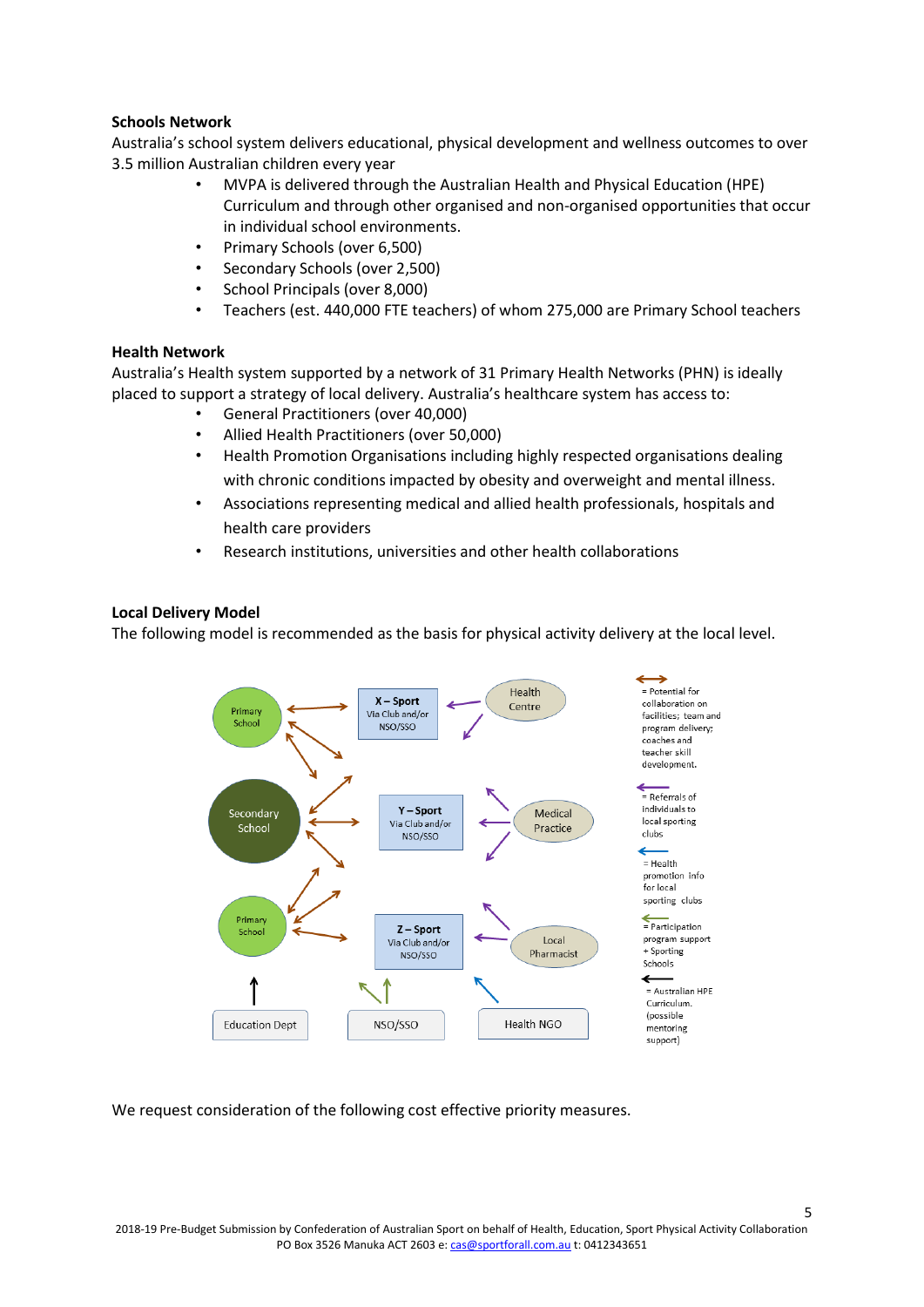## **COST EFFECTIVE MEASURES TO REDUCE PHYSICAL INACTIVITY:**

The cross-sector collaboration highlights the following Cost Effective measures to achieve a 15% reduction in rates of Physical Inactivity.

Measures listed in priority order based on a survey of cross-sector stakeholders in October 2017.

#### **Priority 1: Develop a National Physical Activity Strategy**

- As part of the Australian Government's preventative health policy the National Physical Activity Strategy should be developed to provide policy direction with input from all key stakeholder groups.
- Enshrine a commitment to the target to reduce Physical Inactivity by 15% over 5 years
- Budget: \$1.2m over 4 years

### **Priority 2: Targeted funding for community sport to increase quality and reduce financial barriers to participation**

- Through funding and support for community sport clubs to ensure sustainability and enhance quality delivery of physical activity and skill development of volunteer personnel
- Ensuring participation in sporting activity is more affordable for families and building a Social Inclusion fund to support those from low SES communities.
- Budget: \$200m over 4 years

#### **Priority 3: Develop a communication strategy to support advocacy and consistent messaging of the benefits of physical activity**

- Development of consistent messages and approach across Education, Sport and Health sectors and across the broader community.
- Using opinion leaders such as School Principals to be advocates for physical activity is a key component.
- Develop a program and resources to assist School Principals in building collaboration with external organisations to maximise the use of school facilities for mutual benefit.
- Budget: \$62.2m over 4 years

#### **Priority 4: Building the capacity of current and future teaching staff**

- **Primary Schools – by funding the national roll-out of the 'Physical Education and Physical Literacy' (PEPL) program<sup>15</sup>** to assist Teachers to maximise physical activity opportunities in the classroom and linking school and community sport (coordinated by Prof Dick Telford).
- **Secondary Schools – by provision of ongoing professional development and mentoring** to increase skill, competence and confidence levels of teachers of physical activity, particularly recent graduates and retrained/redeployed staff. Increasing the numbers of Health and Physical Education secondary school teachers suitably trained to meet shortfalls.
- Budget: \$74.2m over 4 years

### **Priority 5: Develop a tool to enhance communication and referrals by medical and allied health professionals and the school system**

- Develop a national Online Local Sports and Physical Activity Directory to assist GPs with local sport referrals for their patients, and for use by allied health professionals, counsellors, school teachers and potentially members of the public.
- Budget: \$400,000 over 4 years

#### **Total Government Investment Requested: \$332.2m over 4 Years**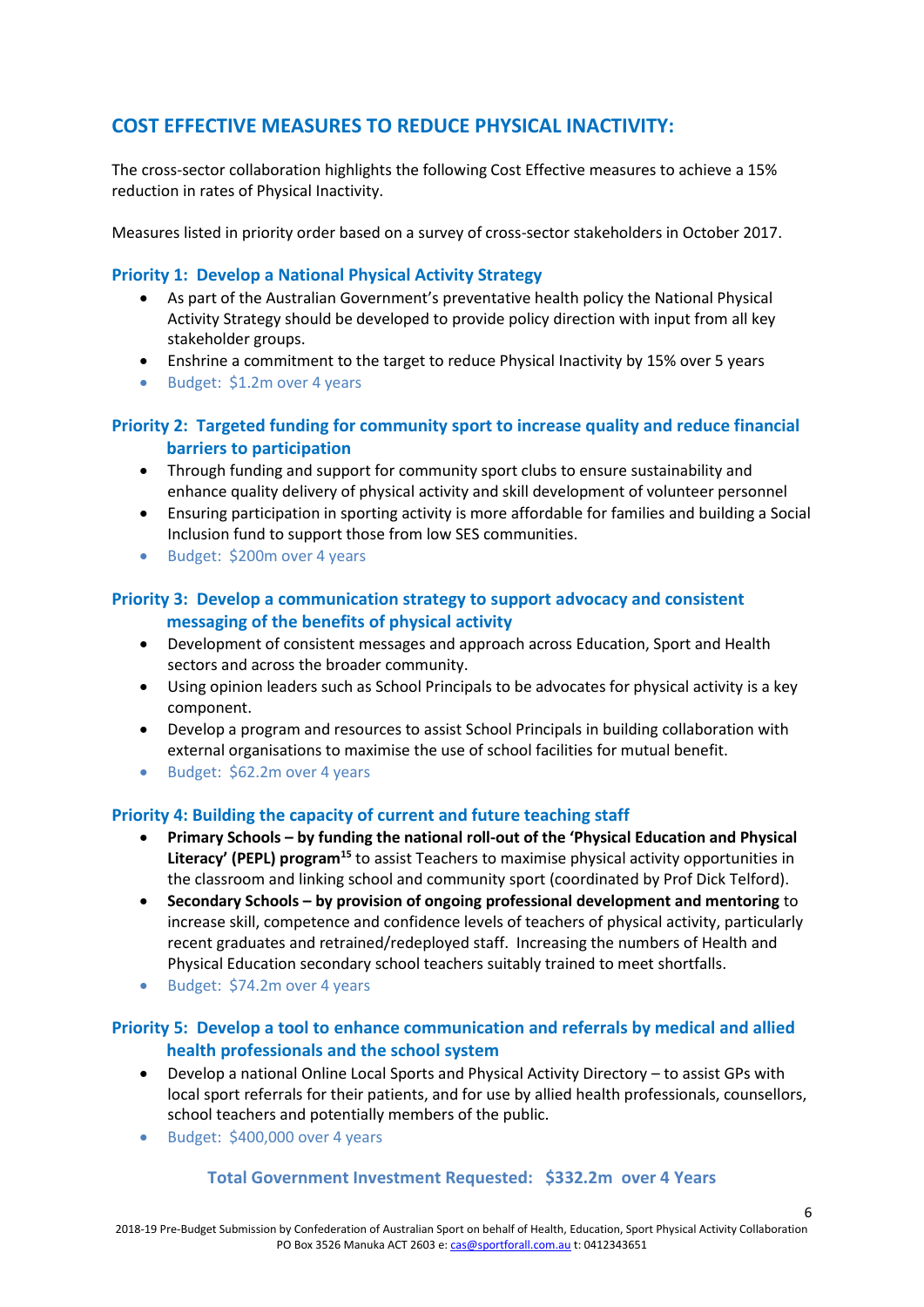## **PRIORITY ACTIONS EXPLAINED**

## **Priority 1: Develop a National Physical Activity Strategy**

#### **Why is this measure essential?**

As part of the Australian Government's preventative health policy the National Physical Activity Strategy should be developed to provide policy direction with input from all key stakeholder groups.

At this point in time there is no clear policy direction or coordinating body to address the broader issue of Physical Activity. A National Physical Activity Strategy is urgently needed to ensure a coordinated approach to the issue and to avoid duplication of resources and fragmentation of effort.

Currently the following exists or is under development by the Australian Government or its agencies:

- National Strategic Framework for Chronic Conditions
- National Strategy for Diabetes
- National Sport Plan (under development by the Australian Sports Commission)
- National Mental Health and Suicide Prevention Plan

In addition there have been calls by leading health promotion organisations for the development of a National Strategy for Heart and Stroke and separately a policy on Active Travel is being developed.

Elements of each of the above strategic documents relate to and cross over with the health burden of Physical Inactivity which costs the national Health Budget over \$1.5b each year.

Unlike 35 other nations, Australia does not have a National Physical Activity Plan. Such a plan would focus attention, help us reclaim our status as an active nation and reap the health benefits that come from regular physical activity.

It is essential that the leadership groups or peak bodies for each element of the plan are involved in the process to ensure understanding and buy-in.

**Committing to a Target:** Enshrine a commitment to reducing Physical Inactivity by 15% over 5 years

The study *Assessing the benefits of reducing the prevalence of physical inactivity in Australia by 15%*. 2 conducted by Deakin Health Economics for CAS emanating from COAG in 2009 and ultimately released in 2014, shows that an economic benefit of \$434m per year will be achieved if current Physical Inactivity compliance with the National Physical Activity Guidelines was improved by 15% from 43% compliance to 58%. This would see 3.3 million more Australians achieving the guidelines, preventing 3,000 deaths and avoiding 10,000 new cases of disease and 38,000 DALYs each year.

The *Australian Health Tracker 2016 Report<sup>11</sup>* uses as its objective the current World Health Organisation target (WHA 66.10) which indicates that *"IOC Member Nations have agreed on a voluntary global NCD target for a reduction of 10% in physical inactivity by 2025."*

We suggest that the WHO target is based upon the broad diversity and extremes of national capacity across the globe. We believe that Australia however – being a well-resourced nation with excellent health, education and sport systems with established support and delivery networks that a 15% reduction target is achievable and more appropriate.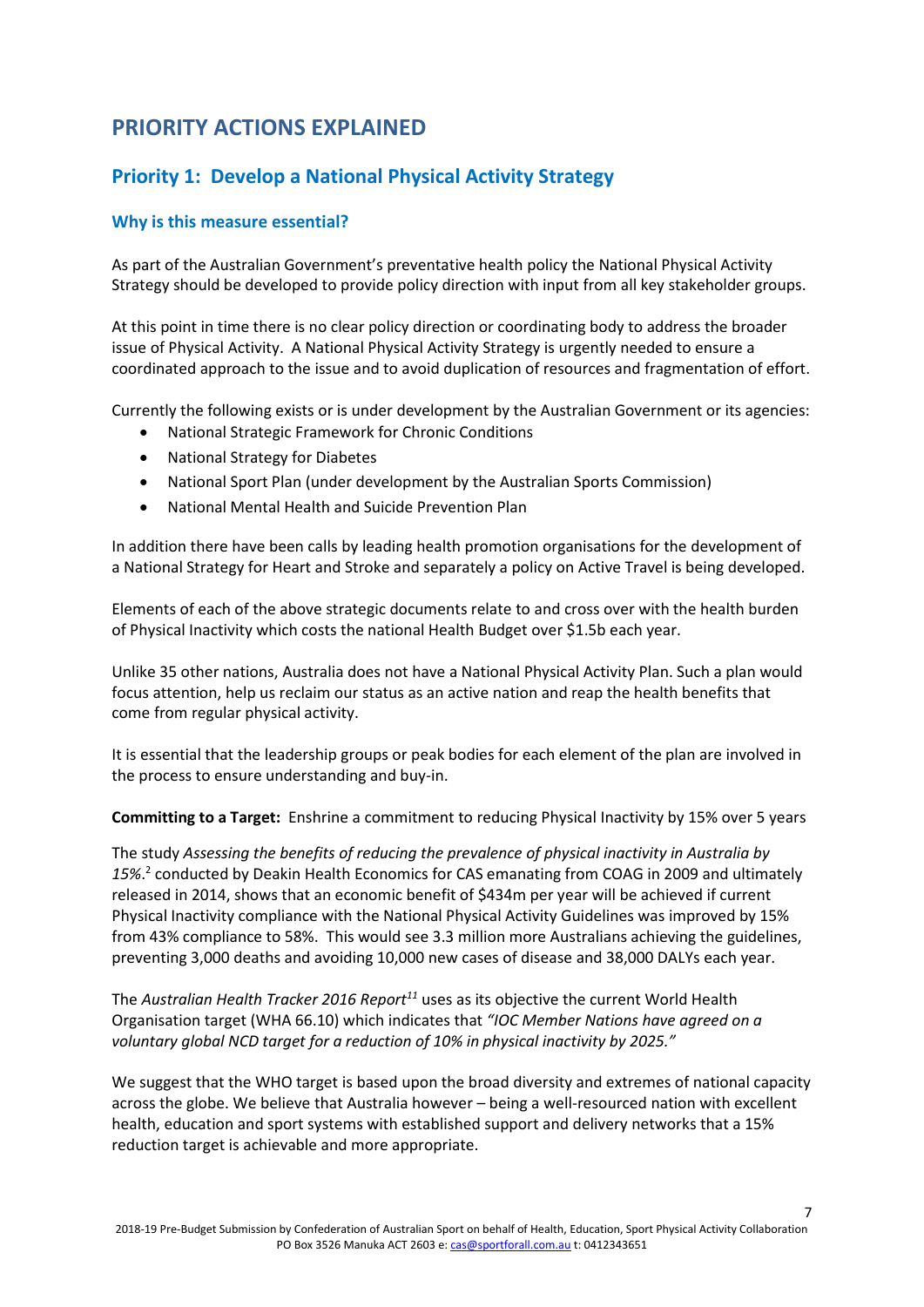#### **Principal users of this measure**

There are many sectors and individual organisations – government and non-government whether operating at national, state or local levels that would greatly benefit from the existence of a National Physical Activity Strategy.

Clearly those organisations operating across our collaborating sectors of Health, Education and Sport would benefit but so too would a myriad of other groups involved with families and social services, community planning, transport and infrastructure, to name a few areas.

To ensure there is clarity of policy, focus and purpose for each of the interested groups to follow the development of the National Physical Activity Strategy is essential. In addition to policy direction it will guide the allocation of resources to research, programs and interventions and highlight priorities to avoid duplication of effort and to save money.

Key stakeholders of a National Physical Activity Strategy are at a state of readiness to contribute to this strategy which would be developed over Years 1&2 and then monitored, updated and implemented in Years 3&4.

**Budget: \$1.2m over 4 years**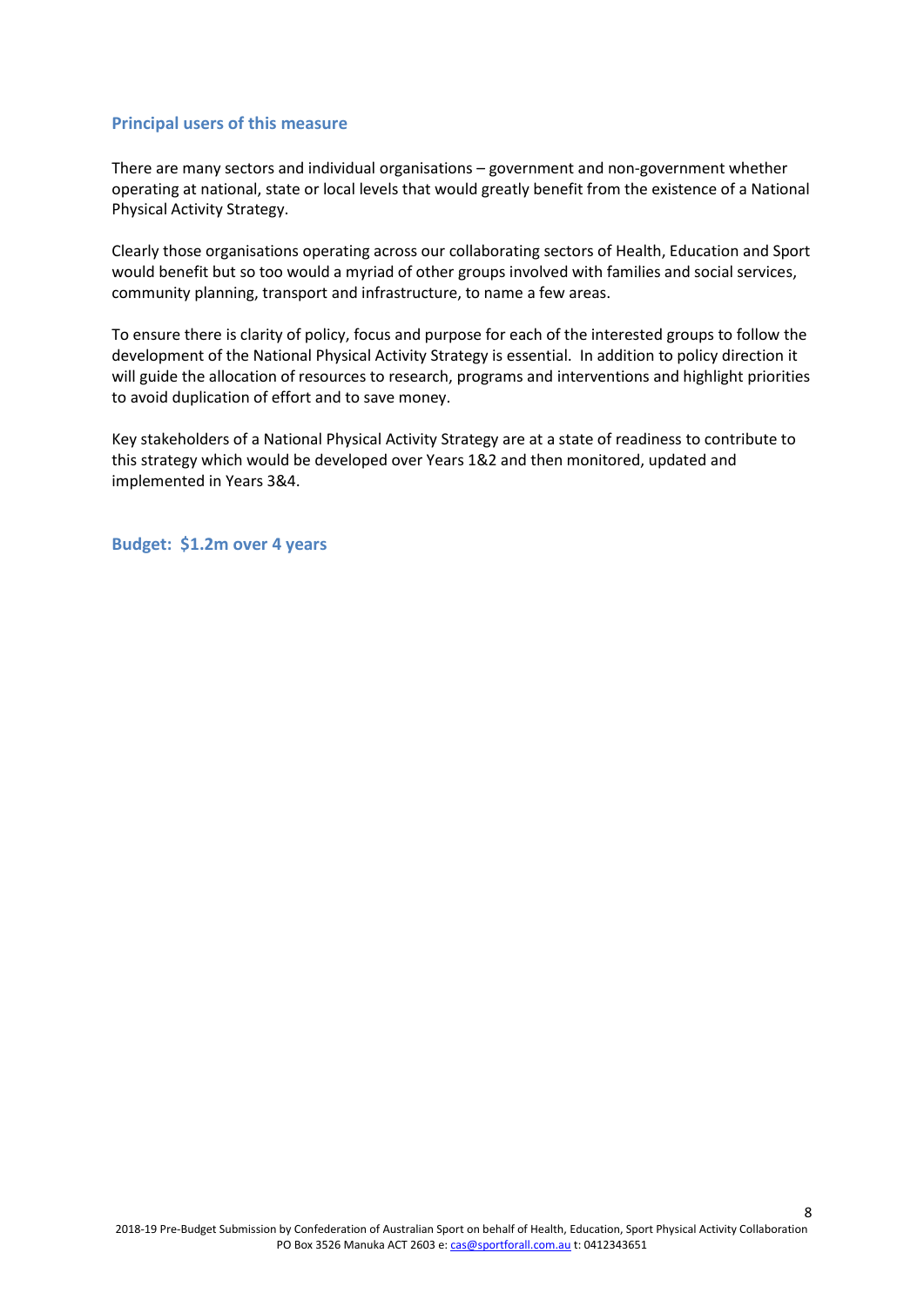## **Priority 2: Targeted funding for community sport to increase quality and reduce financial barriers to participation**

#### **Why is this measure essential?**

Participation in physical activity and sport is being adversely affected by a range of factors including high costs and challenges of access and equity. The Australian Sports Commission's *AusPlay 2016<sup>5</sup>* survey shows that 87% of Australians undertook some form of sporting activity during the previous 12 months. However, while this is positive in terms of reach into the community it is clearly not sufficient to meet weekly Physical Activity requirements when less than 20% of children and only 43% of adults are achieving the Government's Physical Activity guidelines.

It is strongly believed that no child should miss out on playing sport because their parents cannot afford to pay the cost of participation.

Costs associated with participation in sport should be reviewed from the perspective of both the provider and the consumer of sport. Many individuals and families struggle to pay for sport participation. Estimates for sport participation for children range from \$1,000-\$5,000 per year taking into account club fees, coaching fees, travel, equipment and competition fees.

The ABS *Information Paper: An Introduction to Socio-Economic Indexes for Areas (SEIFA)<sup>16</sup>* identifies a relationship between the rate of participation in sport and physical recreation and the level of socio-economic disadvantage, with the participation rate increasing with each successive quintile in the index. Of those in the lowest quintile of the index, 63% of people participated in sport or physical recreation activity, while 84% of those in the highest quintile participated.

Australia's Health Tracker by Socio-Economic Status<sup>10</sup> – released in November 2017 reports that people living in the most disadvantaged communities are 57% more likely to be obese than the most advantaged. The chart below shows that rates of physical activity increase as the levels of disadvantage increase.



Steps to reduce the cost of participation for all members of the population need to be investigated and implemented, particularly those from disadvantaged sectors. Measures for consideration may include personal tax deductions, rebates to sporting clubs, subsidies to sporting associations or other equitable measures. A number of Australian States/Territories have trialled voucher or rebate schemes in recent years and a formal assessment of the effectiveness of these strategies is warranted.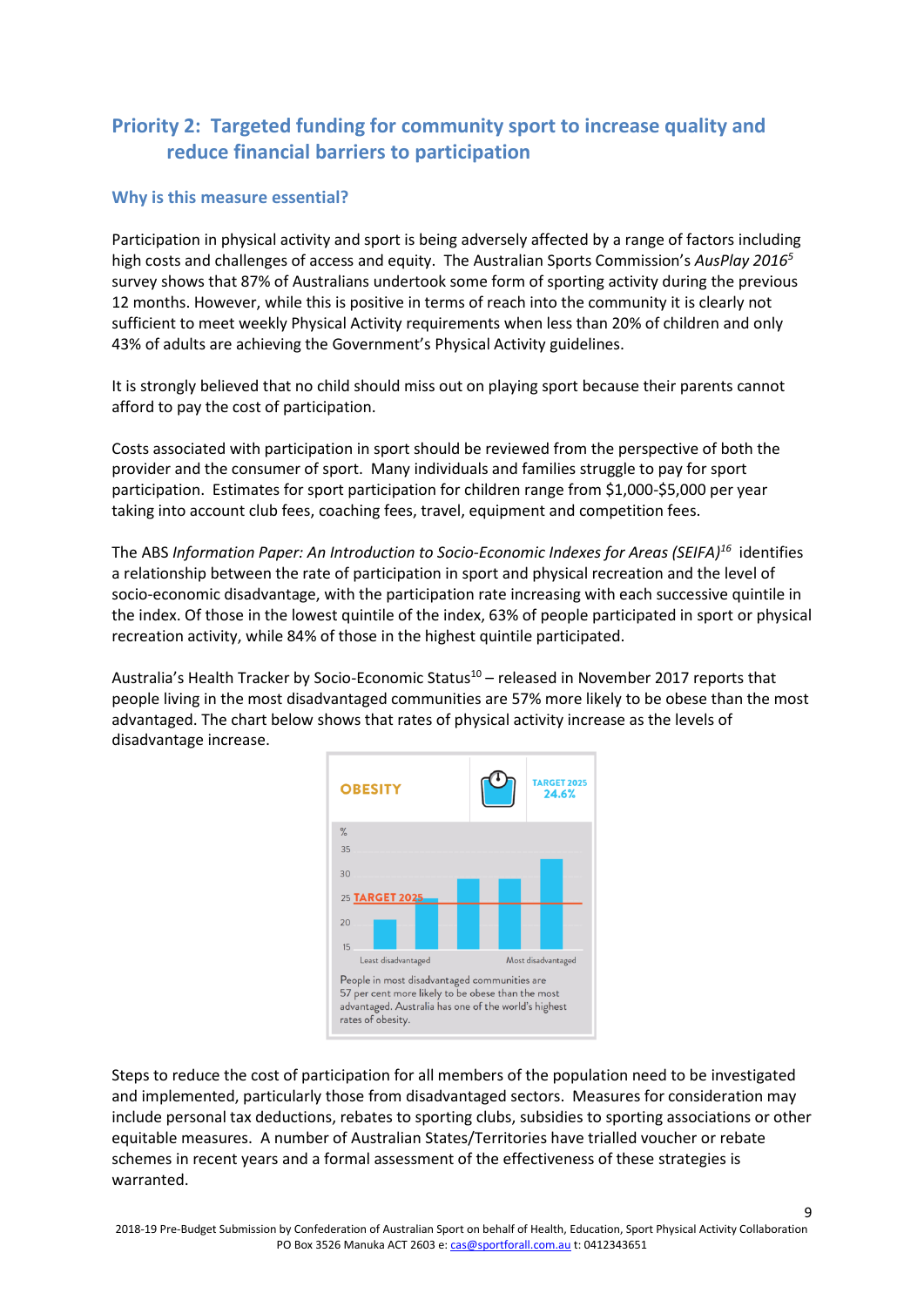The following objectives should be pursued with the goal of increasing regular participation in sport and active recreation and in reducing levels of physical inactivity.

- Through funding and support for community sport clubs to ensure sustainability and enhance quality delivery of physical activity and skill development of volunteer personnel
- Ensuring participation in sporting activity is more affordable for families and individuals.
- Conduct research into the effectiveness of vouchers, rebates and other incentives to grow sports participation
- Building a Social Inclusion fund to support those who are financially disadvantaged.
- Exploring further ways that community sport can add value back to national health priorities through the use of its expansive networks.

#### **Funding would be used to support interventions for:**

#### **At Risk Populations:**

Within the strategy there are two specific groups that require special consideration among Australia's diverse population are:

- Indigenous Australians
- Culturally and Linguistically Diverse Communities (CALD)

A working group is currently seeking to establish the National Indigenous Sports Association and held the inaugural National Indigenous Sport Summit in Melbourne in October 2017. Indigenous sporting participation can be enhanced by the establishment of a national advocacy group to represent indigenous sport at all levels and receive input from state, regional and local levels of their community.

It is recommended that resources are set aside to provide for National Coordinators or Project Officers to be employed to ensure the needs of the Indigenous and CALD communities are understood and managed within the scope of the national strategy.

#### **Physical Activity Pilot Program in low SES community**

The piloting a whole of community physical activity strategy in a targeted low socio-economic area with substantial evidence of low physical activity levels and high levels of preventable chronic diseases should be considered.

#### **Social Inclusion Fund**

Allocate a pool of funds to be made available to facilitate the participation of those from low SES communities to access sport and physical activity options within their local communities. Partnering and leveraging from existing philanthropic sources may help to build this resource.

A recent International example from the United Kingdom<sup>12</sup> highlights: *The public body Sport England will allocate £100m in National Lottery funding over four years in an effort to transform the way sport and activity is offered – rallying local organisations and using what it described as "an intense focus" on barriers to activity through the 'Tackling Inactivity and Economic Disadvantage fund.'* 

#### **Capacity building and professional development**

Allocating resources to maximise the ability of the community sport network to provide high quality participation for physical activity in a supportive, inclusive environment. This may include support for: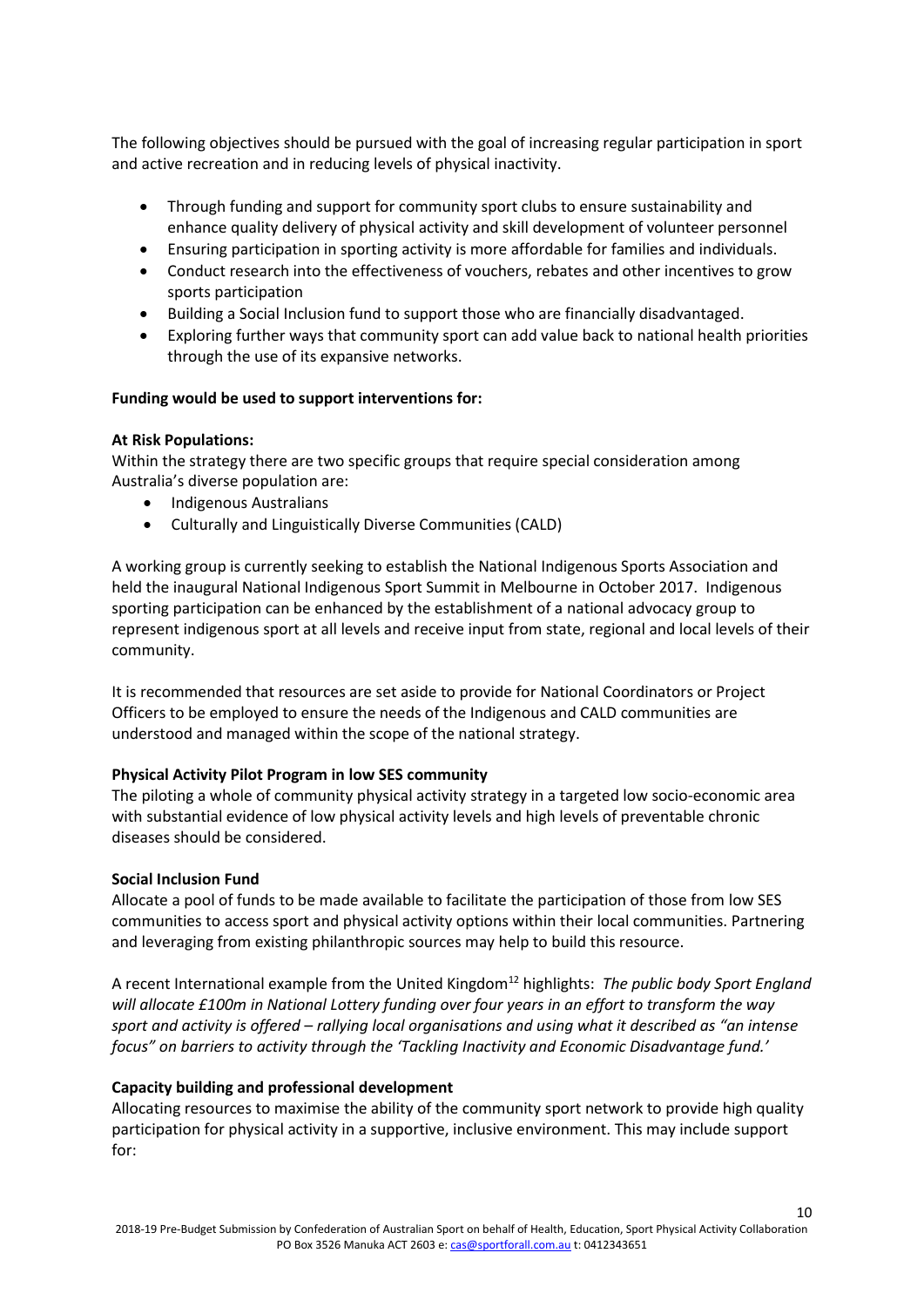- Incentivising clubs for the delivery of agreed outcomes –against set MVPA delivery and other related criteria
- Coach education and professional development
- Accreditation and development of officials
- Assistance to Clubs to ensure financial sustainability and quality delivery over the long term
- Support for Club management and administration including Volunteer support
- Assisting sport to develop program offerings that will be flexible in format and access to maximise convenience for participation by time-poor individuals
- Exploring further ways that community sport can add value back to national health priorities through the use of its expansive networks. For example: Absolute Cardio Vascular Risk (ACVR) Assessments could be promoted through and conducted at Community sporting clubs. This activity would support the AHPC Policy proposal for the conduct of ACVR Assessments for all Australians over 45 years.

#### **Principal users of this measure**

National Sport network including:

- National Sporting Organisations (approx. 90)
- State Sporting Organisations (over 700)
- Community sporting clubs (over 20,000)

National School Education network including:

- School Principals (over 8,000)
- Primary Schools (over 6,500)
- Secondary Schools (over 2,500)
- Teachers (est. 440,000 FTE teachers) of whom est. 275,000 are Primary School teachers

National Health network (a range of organisations operating at national, state and/or local levels)

- Health Promotion Organisations including highly respected organisations dealing with chronic conditions impacted by obesity and overweight and mental illness.
- Associations representing medical and allied health professionals
- Research institutions, universities and collaborations

**Budget: \$200m over 4 years**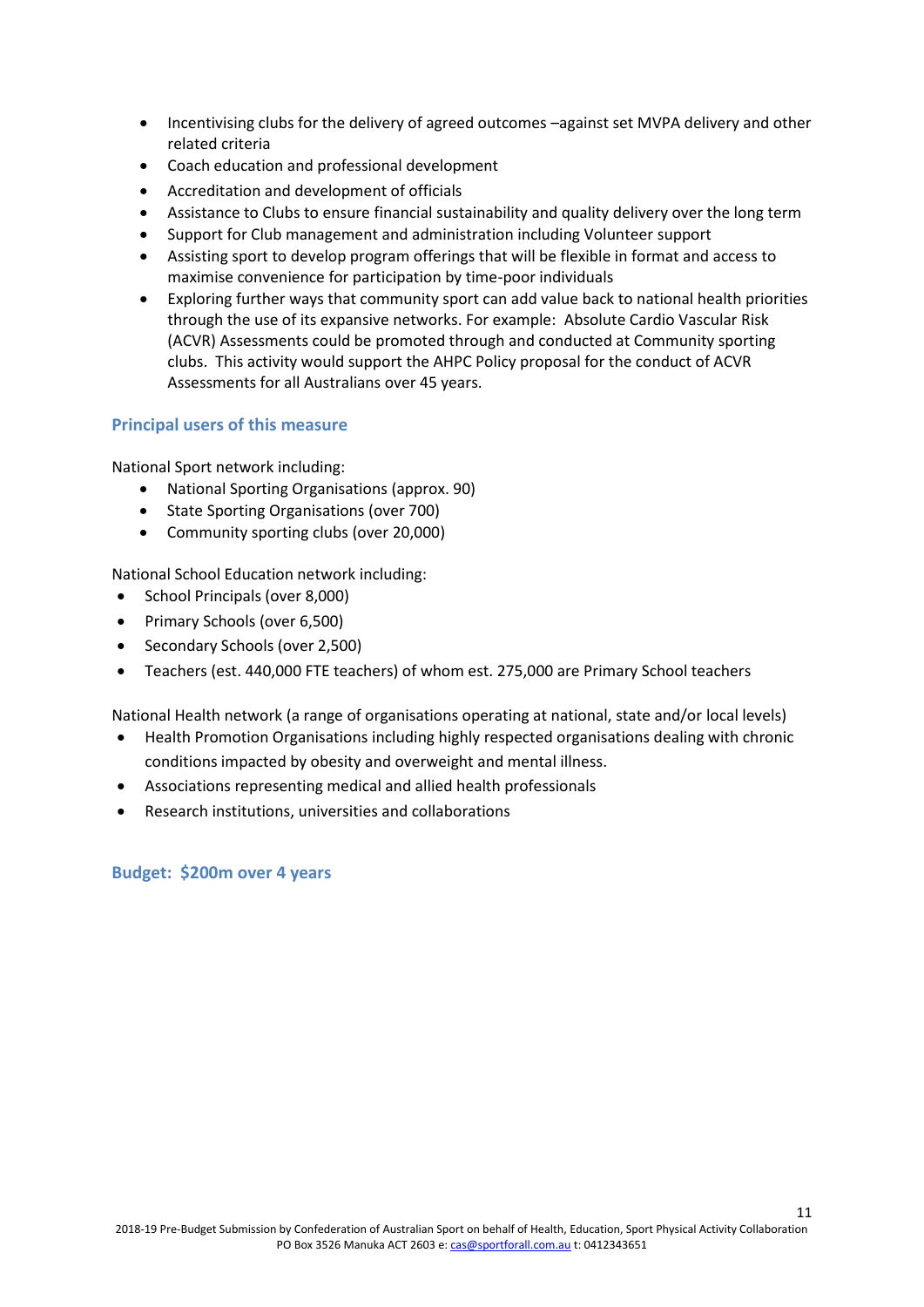## **Priority 3: Develop a communication strategy to support advocacy and consistent messaging of the benefits of physical activity**

#### **Why is this measure essential?**

Personal participation in physical activity and sport at the community level contributes to improvements in physical and mental health, feelings of wellbeing, inclusion and connectedness.

Involvement in sport builds social capital within the community assisting individuals to develop useful and transferrable skills such as competitiveness, goal setting and self-discipline; empathy and understanding; relationships and team spirit. Sport assists in social integration - transcending race, religion, class and income.

Participating in physical activity, sport or active recreation should be a positive experience and it should be enjoyable and fun! Delivery of sport should ensure that every participant has a positive perspective of the activities they engage in so that they will want to keep coming back for more.

Word of mouth advocacy is the most powerful and by ensuring enjoyment and positive experience by those who do participate in sport then the positive messaging will flow on to others. Ensuring that current participants are strong advocates for sport/physical activity is an important ingredient and so it's important that they have the facts correct from the start.

Advocacy and consistent messaging of the benefits of physical activity should be collaboratively developed and be disseminated and promoted as broadly as possible. This will ensure that all sections of the community are receiving the same information in a consistent, positive and encouraging way. For example messages would explain how physical activity contributes to reducing the risk of a specific illness or condition (eg: cardio vascular disease or perhaps kidney disease in indigenous communities where rates are higher than the total population).

#### **Strategy Inclusions:**

- Development of consistent messages and approach across Education, Sport and Health sectors and across the broader community.
- Development of a program and resources to engage opinion leaders such as School Principals to be advocates for physical activity.
- Development of useful advice and strategies for parents to encourage their children to be physically active.
- Maximising access to and use of school and community sporting facilities by developing a program and resources to assist School Principals in building collaboration with external organisations to maximise the use of school facilities for mutual benefit.
- Increasing the availability of facilities, equipment and other resources to community groups and schools and ensure they are provided at reasonable cost

#### **School Principals as leaders critical to the effective implementation of change**

Principals are critical to implementing change and achieving the best student outcomes and, in influencing the other key stakeholders including school staff members, parents and leaders in local community organisations.

Robinson<sup>14</sup> writes that for quality teaching to be developed and sustained, teachers require a school leadership for learning environment characterised by:

1. Clear goals and expectations for high quality teacher practice and student outcomes.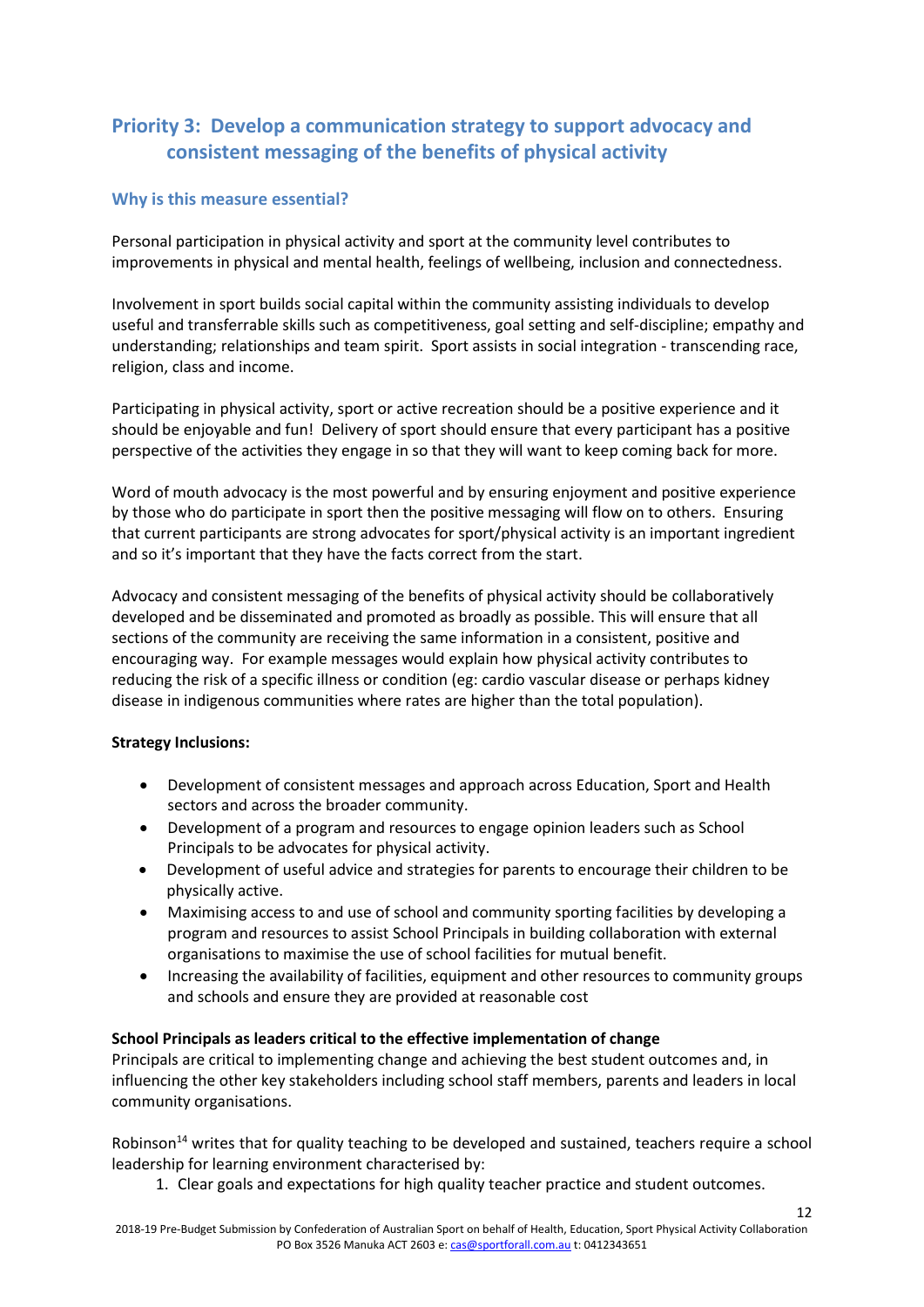- 2. Strategic resourcing.
- 3. Informed and coordinated planning and evaluation of teaching and curriculum.
- 4. Promotion and participation in teacher learning and development.
- 5. Orderly and supportive policies and organisational structures and processes.

Such school environments are not created by chance. They require principals who have the knowledge, skills and understandings to promote and support quality teaching, foster appropriate organisational arrangements and build effective community links and relationships.

Dempster et al<sup>8</sup> reflects that "At the centre of school leaders' work is their dedication to the moral purpose of improving the lives of children and young people through learning" (p. 8). A central role of principals undertaking the program will be their dedication to improving the lives of young people through the development of strategies that lead to high quality teaching and subsequent student engagement, involvement and achievement in physical education and activity.

In order to support Principals effectively there is a need for the development of an information package and tools to promote the value of Physical Activity to school staff members (teachers), parents, students and the wider community.

#### **Maximising access to and use of school and community sporting facilities**

In order to maximise community access to and usage of sporting facilities it would be advantageous to encourage school principals to analyse their available infrastructure and resources.

This would require:

- Developing a program and resources to assist school principals in building collaboration with external organisations to maximise the use of school facilities for mutual benefit, and
- Coordinating with Local Government to maximise the use of community facilities at the most reasonable cost.

In order to support principals effectively there is a need for the development of an information package and tools to assess and manage the access to and use of school facilities by external, community groups.

This approach is consistent with the current Australian Government Framework for Teacher Professional Development in STEM Partnerships which encourages the establishment of School: Community and Industry Partnerships.

#### **Promoting the concept of shared responsibility for children achieving the Physical Activity Guidelines.**

As stated earlier, ABS statistics indicate that only 19% of 5-17 year olds currently achieve the required 420 mins of MVPA each week.

The cross-sector collaboration has explored the potential to promote a shared responsibility for children achieving 420 mins of MVPA per week. It is clear that lumping either Parents or the School system with the responsibility for 420 mins is not likely to be received well and is ultimately unachievable.

The concept of a shared responsibility for 420 mins MVPA time per week should be explored with schools allocated 150 mins per week; Community Sport 150 mins; and Parents 120 mins.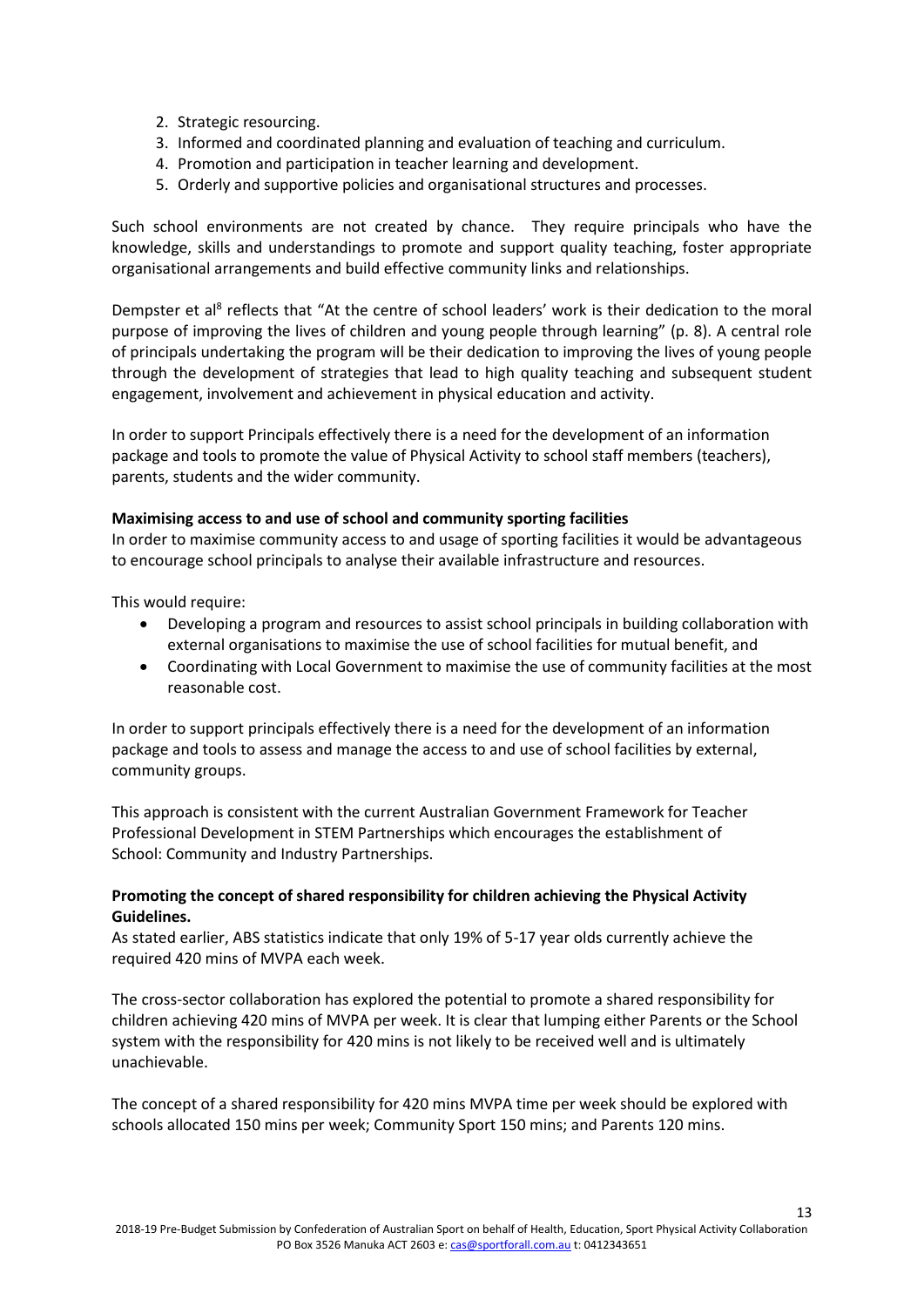The sharing of the responsibility is more achievable for each of the three groups and would also provide incentive for each group not to let the child down by failing to provide the MVPA requirement.

#### **Principal users of this measure**

There is an expansive network of organisations and individuals that would assist in the promotion and promulgation of messages about the advantages and benefits of Physical Activity and who have a stake in maximising the usage of available facilities and infrastructure including:

National School Education network including:

- School Principals (over 8,000)
- Primary Schools (over 6,500)
- Secondary Schools (over 2,500)
- Teachers (est. 440,000 FTE teachers) of whom est. 275,000 are Primary School teachers

Health Promotion Organisations (operating at national, state and local levels)

National Sport network including:

- National Sporting Organisations (approx. 90)
- State Sporting Organisations (over 700)
- Community sporting clubs (over 20,000)

Local Government and Community organisations

- Local Government authorities across Australia (560)
- Collaborating organisations such as the Clubs Australia network of licensed community clubs with a membership of over 10 million

#### **Budget: total \$68.4m over 4 years** including:

- Development of consistent messaging on benefits of physical activity and initial promotional campaign \$65m over 4 years.
- Development of School Principals information pack, resources and training \$1.8m over 4 years
- Development of information pack, resources and training for maximising access to school sporting facilities and infrastructure \$1.6m over 4 years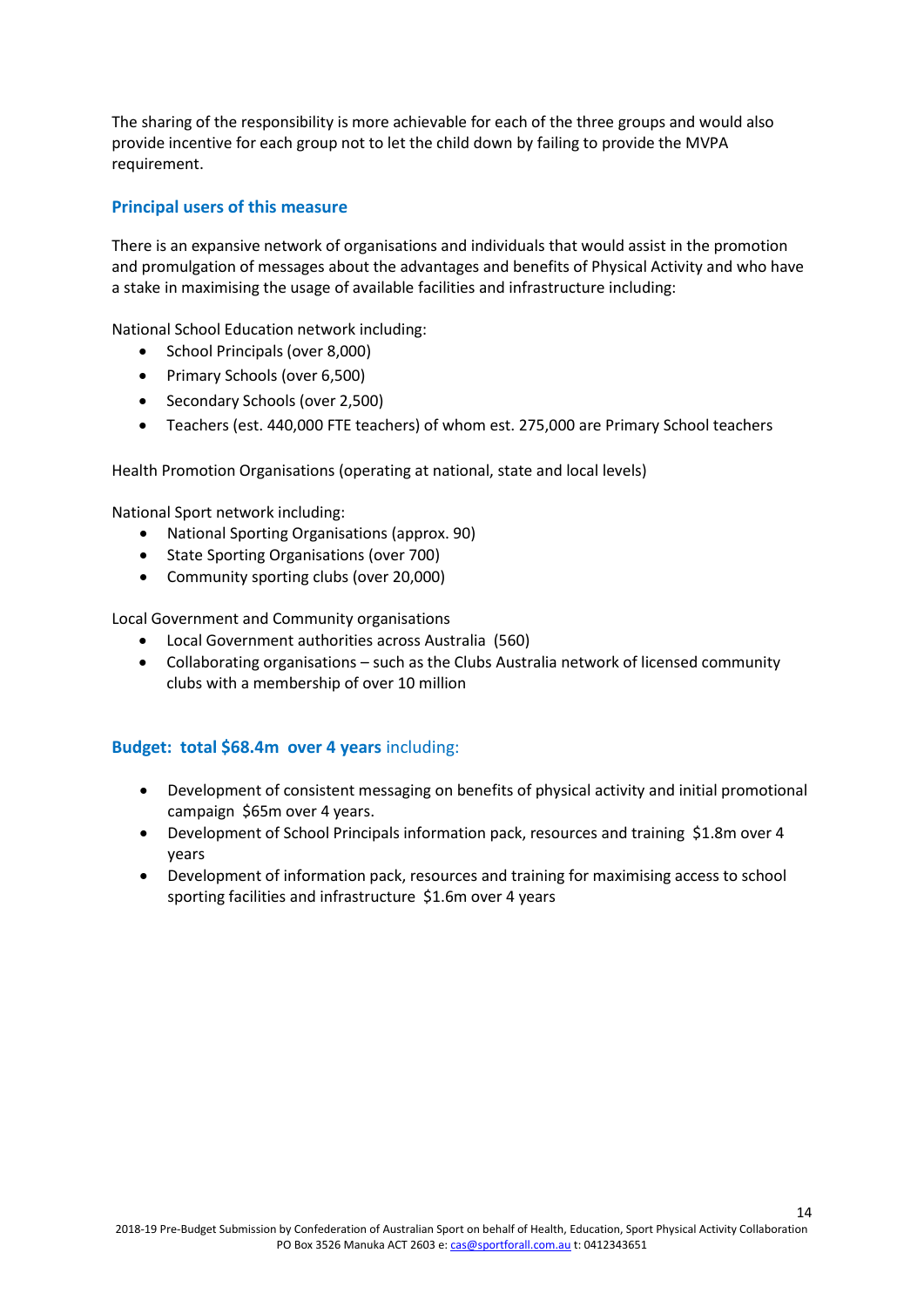## **Priority 4: Building the capacity of current and future teaching staff**

#### **Why is this measure essential?**

The first exposure of children to physical activity and sport is often delivered in the school environment. As Rob Nairn (Executive Director of the Australian Secondary School Principals Association) says, "It is essential that a child's first experience of physical activity is a positive one, to engage and recruit. If it is a negative experience the child will be turned off and will be reluctant and difficult to re-engage."

Establishing the skills, knowledge and enjoyment that will lead to a lifelong habit of physical activity in our children is an essential ingredient of this proposal. To achieve this goal it is necessary to ensure that school teachers, particularly at Primary School level are strongly supported professionally so they have the skills and confidence to maximise opportunities for delivering physical activity as an integral part of the school day.

#### **The 'Physical Education and Physical Literacy' (PEPL)**<sup>15</sup> **program has achieved outstanding results and this proposal recommends steps be taken to fund a national roll-out of the program over the next 4 years.**

The PEPL program builds on the earlier work of Professor Dick Telford's LOOK randomised control trial which showed four major effects on Primary School aged children:

- $\circ$  Improved NAPLAN results in numeracy (13 points) and reading/writing (8-10 points).
- $\circ$  Reduced insulin resistance indicating lowered risk of developing Type 2 Diabetes
- o Reduced cholesterol levels indicating lowered risk of developing cardiovascular disease
- o Enhanced bone development in girls indicative of reduced risk of developing osteoporosis

"Changing habitual physical activity levels requires a sustainable, long-term solution....and development of *physical literacy*, the competence, confidence, and motivation children require to be more physically active now and to enjoy a lifetime of physical activity," says Professor Dick Telford.

The Physical Education Physical Literacy (PEPL) project is an evidence-based sustainable support system designed to assist primary schools to create a physically active school climate, increase opportunities for physical activity, and to enhance delivery of effective physical education and sport.

The PEPL approach is made up of four building blocks which are targeted in sequential order:

- 1. Development of a PEPL school climate
- 2. Enhanced physical education
- 3. Increased student physical literacy opportunities
- 4. Build school-community sport links



Role of the PEPL Coach: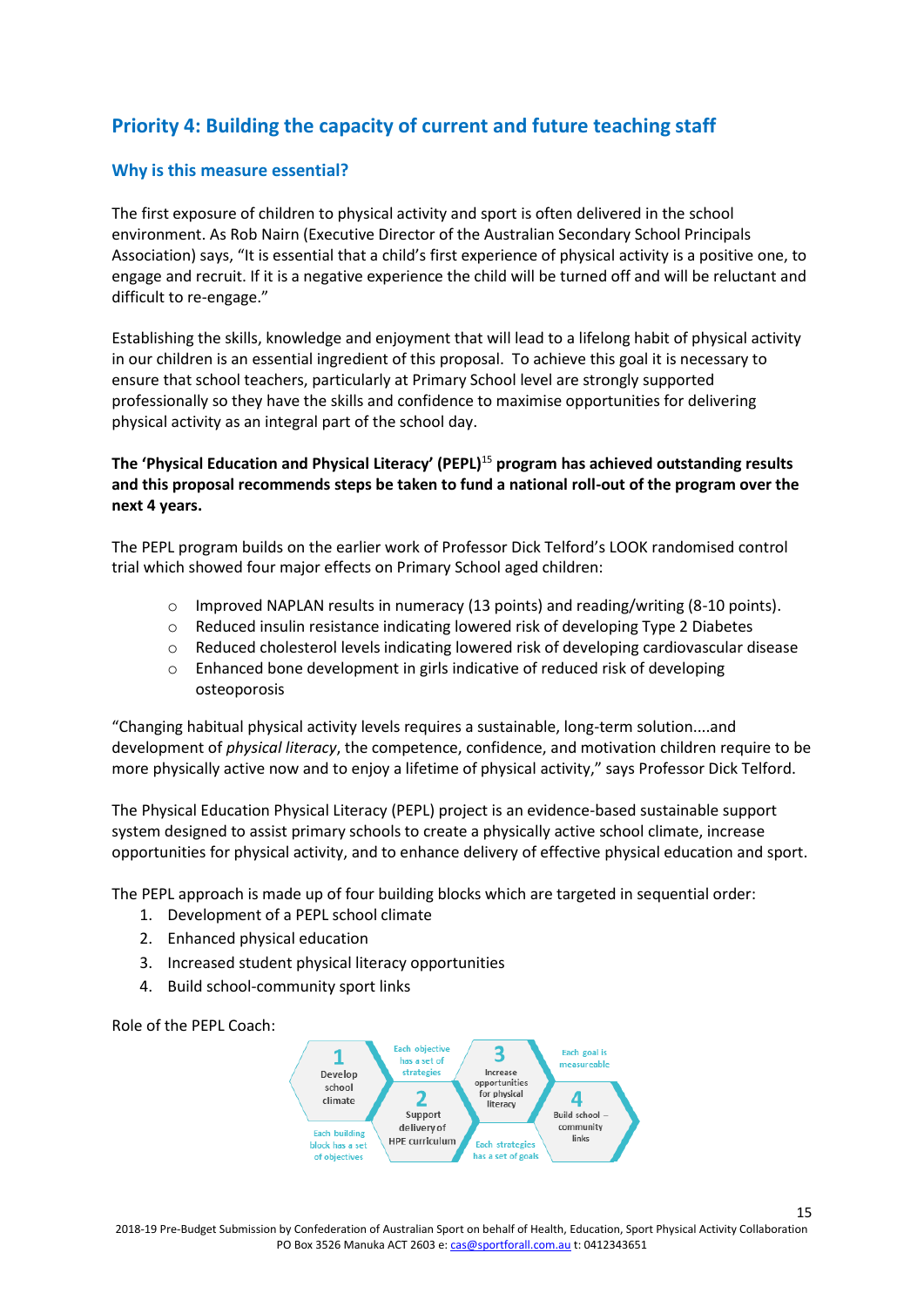The system is guided by a **PEPL coach,** an experienced physical educator working in a network of schools who tailors school specific strategies designed to work through each building block. The PEPL coach is not tasked with any unsustainable personal teaching load; instead he or she adopts a coaching role across a network of schools, working with the school principals, specialist HPE teachers, classroom teachers and community organisations.



#### **Core principles**

The PEPL project is designed around a series of core principles:

- Providing students with well-conducted PE (which includes sport education) and opportunities to develop physical literacy will improve psychological and physical health as well as their academic achievement and long-term enjoyment of physical activity
- Delivering quality PE requires a sustained program of in-school professional development for the classroom teachers
- A school climate of physical activity can be achieved through collaborative leadership of the principal, PE specialist, and classroom teachers
- Physical literacy can be enhanced by school-community sporting interaction, especially with the collaboration of Sporting Schools and ACHPER (professional association for PE teachers)
- All of the above can be facilitated by the PEPL Approach

This program provides one Physical Literacy Coach for 8-12 Primary Schools in a designated local area. The Physical Literacy Coach is responsible for working with and mentoring each Primary School teacher to improve their skills and confidence in identifying and providing opportunities for physical activity of their class. In addition the PL Coach seeks to access the resources and support of local community sports clubs along with those funds available through Sporting Schools Program to maximise opportunities within the school.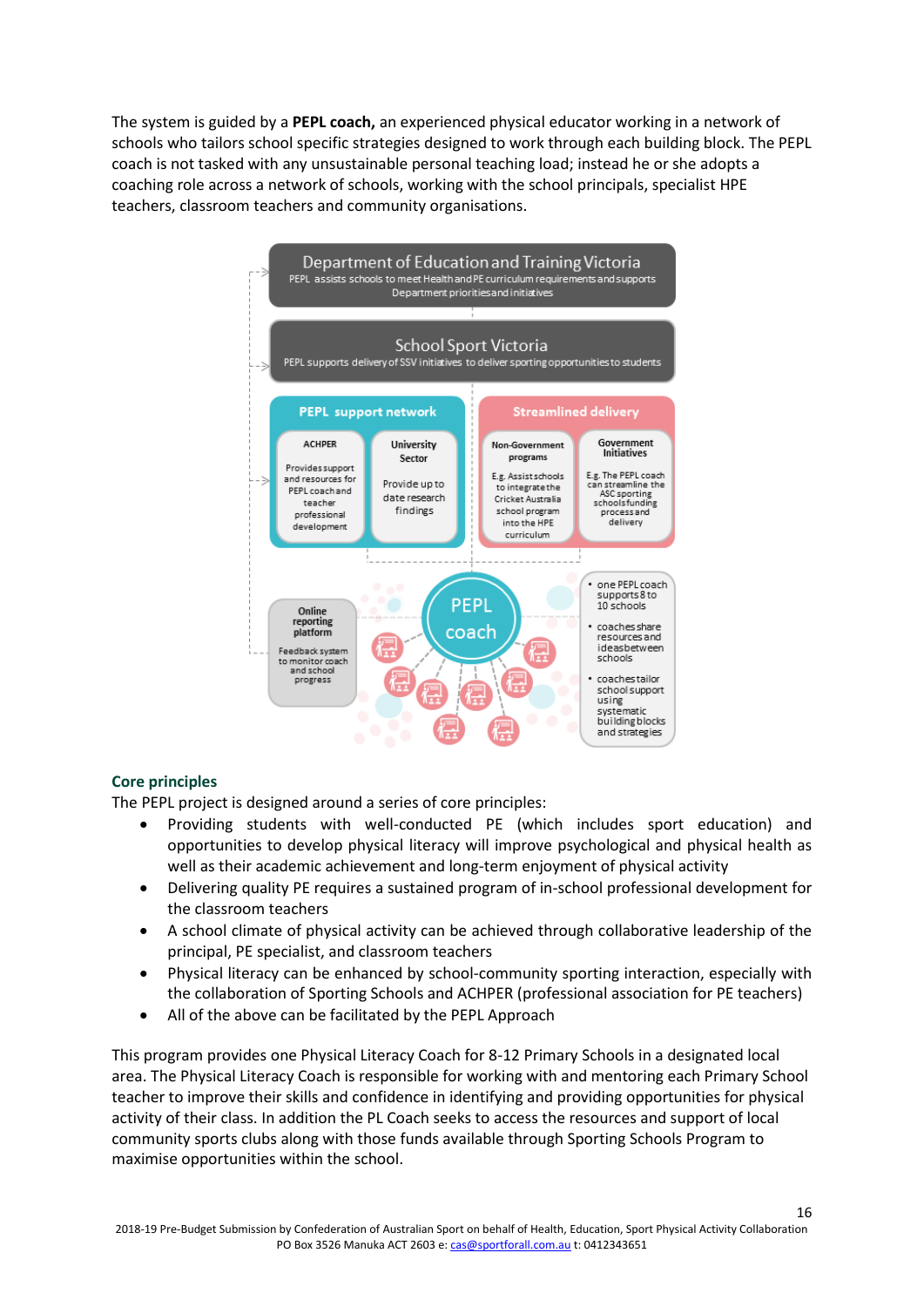The PEPL program could be progressively rolled out over 4 years across all jurisdictions to 6,000 Primary Schools at an affordable cost of \$48m over that period which would provide for 600 Physical Literacy Coaches to be employed across all jurisdictions.

As it will take some time to source and train Physical Literacy Coaches the proposal is to roll-out this program progressively across all jurisdictions to achieve maximal coverage after 4 years.

During this period it is also likely that economies of scale will be identified and also alternative sources of revenue to support the program and so significant cost savings are possible over the rollout period.

The initial priority is seen in Primary Schools but the approach would work equally well and be equally valuable for Pre-school institutions and also in Secondary Schools.

A major trial has been conducted in Victoria this year and Treasury may be interested to learn more of the results through a detailed presentation by Professor Telford.

#### **Building the capacity of current and future Secondary School teaching staff**

**A major need has been identified for the ongoing professional development and mentoring of Secondary School teachers with responsibility for the provision of physical activity and sport.** This includes teachers employed to teach the HPE curriculum but also includes those individuals who deliver sporting, active recreation or other organised physical activity sessions under the school's auspices.

The requirement is to increase skill, competence and confidence levels of teachers of physical activity, particularly recent graduates and retrained/redeployed staff. Increasing the numbers of Health and Physical Education secondary school teachers who are suitably trained may also be considered to meet shortfalls.

Two approaches are proposed for funding:

- **1. Professional development of existing secondary school teachers:**
	- PD course to be developed with supporting tools and resources in Year 1
	- Progressively rolled out to teachers from 500-700 secondary schools per year for 4 years targeting those most in need for the earliest intervention.
- **2. Provision of ongoing professional mentoring to increase skill, competence and confidence levels of teachers of physical activity, particularly recent graduates and retrained/redeployed staff.**
	- Identification and enlisting of suitable mentors in Year 1
	- Development of program and supporting tools and resources prior to commencing roll-out.
	- Target of 600 teachers mentored over the 4 year period
	- Progressively rolled out to teachers from 200 secondary schools per year for 4 years

#### **Budget: \$62.2m over 4 years**

- National roll-out of PEPL program \$48m over 4 years
- Professional development of existing secondary school teachers  $\omega$  \$1.8m over 4 years

17

• Provision of ongoing professional mentoring to secondary school physical education teachers @ \$12.4m over 4 years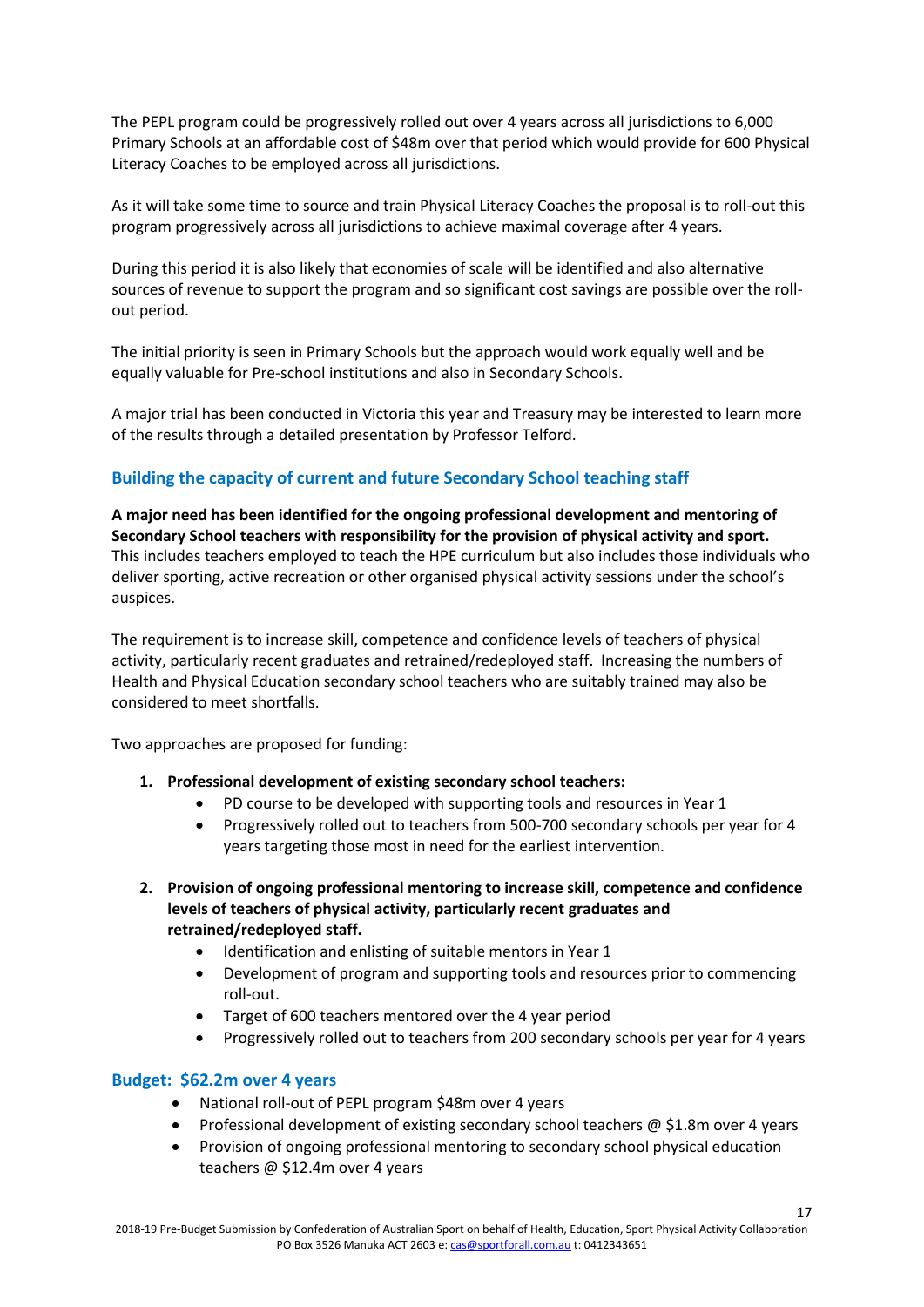## **Priority 5: Develop a tool to enhance communication and referrals by medical and allied health professionals and the school system**

#### **Why is this measure essential?**

During the course of their professional duties Medical Practitioners, particularly GPs, and Allied Health Professionals meet patients who would benefit from undertaking physical activity of various forms and levels of intensity. The interventions may potentially provide physical health improvements such as improved cardiovascular function, loss of weight to reduce system stress or mental health benefits from socialisation.

This proposal recommends the development of purpose built readily accessible online tool.

• Development of a national Online Local Sports and Physical Activity Directory – to assist GPs with local sport referrals for their patients, and for use by allied health professionals, counsellors, school teachers and potentially members of the public.

This proposal aligns with the 2017 Australian Productivity Commission 'Shifting the Dial -5 year review'<sup>17</sup> of Government Health Services which strongly recommends 'patient centred treatment'.

Preliminary meetings with the CEO's and senior representatives of a number of Primary Health Networks indicate that PHN's are very supportive of specific public health interventions and initiatives and would be encouraging of 'pilot' programs and ongoing monitoring.

#### **Overview of the Online Local Sport Directory**

The service would connect people with sport and recreation activities in their area appropriate to their individual needs, recommending activities that they are likely to enjoy and continue with into the future.

For medical professionals and allied health workers the features of the service would be:

- Ability to profile a patient based on such factors as
	- o Age
	- o Past sporting history
	- o Social skills
	- o Motor skills
	- o Time of year
	- o Disabilities
	- o Time availability
	- o Transportation options
	- o Support structures
	- o Disposable income
	- o Current cardio vascular status
	- o Current activity level
- Matching these factors to a sport that is available in their community
- Providing contact information to for the relevant sporting club
- Providing an action sheet to help start the patient in getting involved in sport

Key features of the service would be:

- Comprehensive database of sporting organisations and clubs
- Detailed profile of the nature of each sporting activity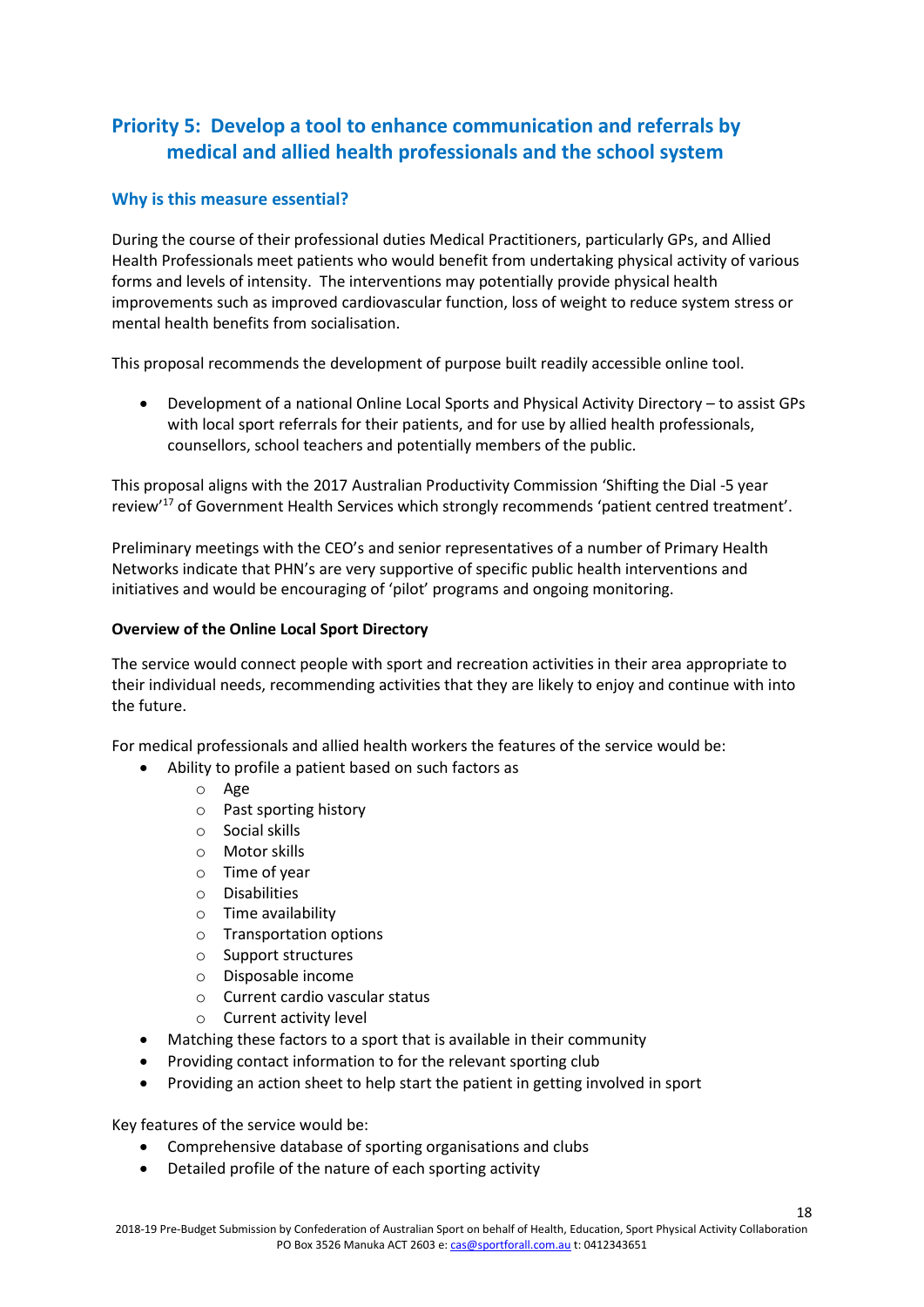• Matching algorithm to present the patient with a number, of sporting options

High-level User Flow:

A person can be profiled to help align them to a suitable sport. Note: Privacy and confidentiality - client details would NOT be recorded in the database.

For those organisations like National Sporting Organisations (NSO's) who offer sport and recreation activities, the site will allow them to request an administration account for their activity and to edit key data about their sport and to optionally upload a sheet of sporting clubs offering that activity in Australia.

These organisations would gain the benefit of being introduced to new members or participants and track the number of people in different areas who have selected their sport as being of interest.

#### **Principal users of this measure**

This solution has benefits for:

- General Practitioners (over 40,000)
- Allied health professionals (50,000)
- School Teachers (440,000 school teachers)
- Patients attending GPs and relevant Allied health professionals
- Parents of school aged children
- Individuals relocating to a new area

#### **Budget: \$400,000 over 4 years**

• Being \$250,000 establishment in Year 1 then \$50,000 per year for Years 2-4 years for maintenance, improvements and implementation.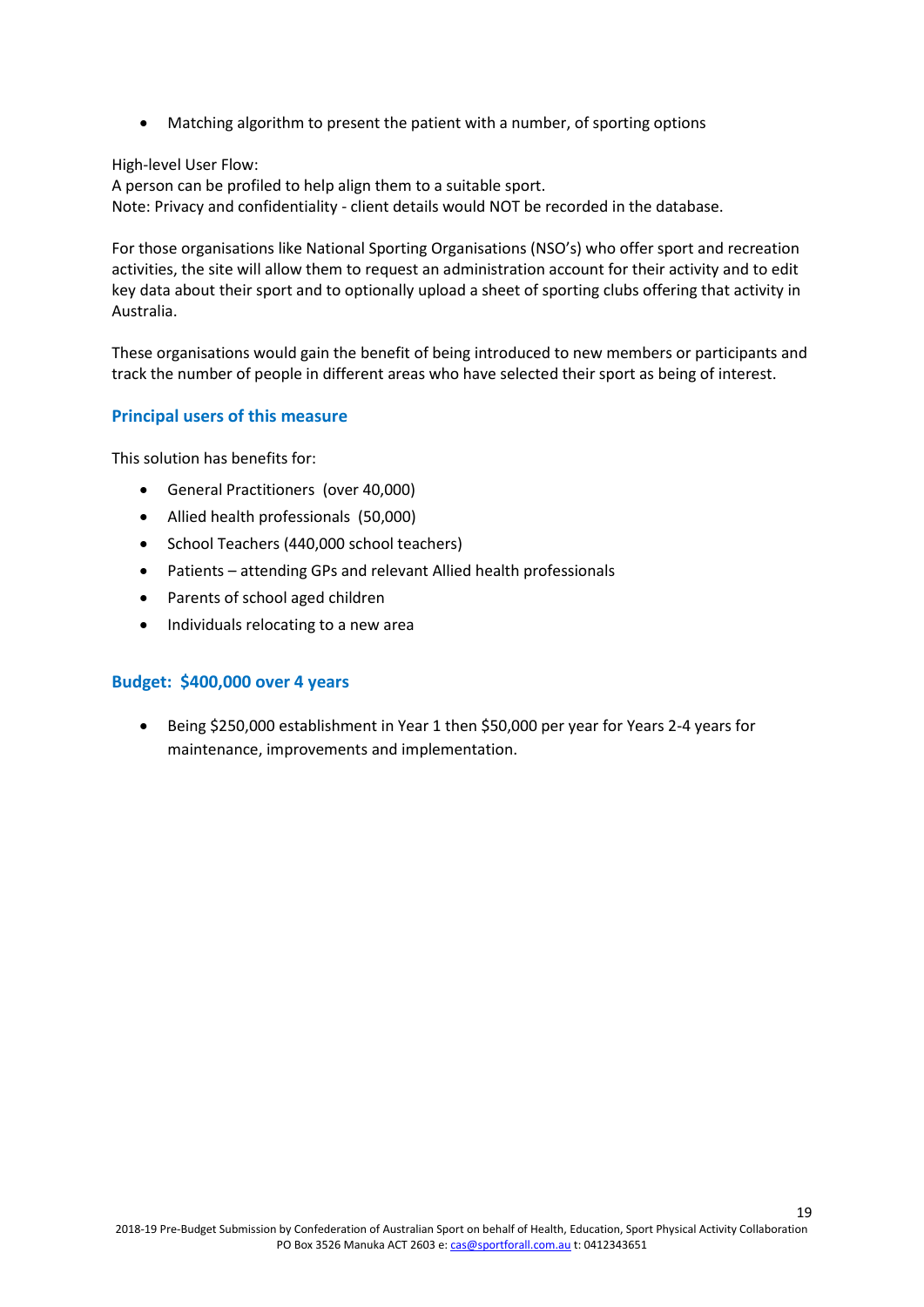## **BUDGET – CROSS-SECTOR 4-YEARS 2018-19 to 2021-22 - In addition to existing funding.**

|    | <b>Priority</b>                                                                                            | <b>Program Elements</b>                                                                                                                                                                                                                           | <b>Funding</b>                                                                  | Year <sub>2</sub>                                                            | Year <sub>3</sub>                                                         | Year 4                                                                                 | <b>Total</b> |
|----|------------------------------------------------------------------------------------------------------------|---------------------------------------------------------------------------------------------------------------------------------------------------------------------------------------------------------------------------------------------------|---------------------------------------------------------------------------------|------------------------------------------------------------------------------|---------------------------------------------------------------------------|----------------------------------------------------------------------------------------|--------------|
|    |                                                                                                            |                                                                                                                                                                                                                                                   | Year 1                                                                          | 2019-20                                                                      | 2020-21                                                                   | 2021-22                                                                                |              |
|    |                                                                                                            |                                                                                                                                                                                                                                                   | 2018-19                                                                         |                                                                              |                                                                           |                                                                                        |              |
| 1. | Develop a National<br><b>Physical Activity</b><br>Strategy                                                 | Canvassing stakeholder input,<br>collaboration and policy development                                                                                                                                                                             | Development<br>stage 1<br>\$500,000                                             | Development<br>stage 2<br>\$500,000                                          | Monitoring and<br>implementation<br>\$100,000                             | Monitoring and<br>implementation<br>\$100,000                                          | \$1.2m       |
| 2. | Targeted funding for<br>community sport to<br>increase participation                                       | Targeted strategy to minimise the cost<br>of participation, for clubs families and<br>low income<br>Establish a Social Inclusion Fund                                                                                                             | Assessment and<br>establishment<br>\$50m                                        | Ongoing<br>contribution<br>\$50m                                             | Ongoing<br>contribution<br>\$50m                                          | Ongoing<br>contribution<br>\$50m                                                       | \$200m       |
| 3. | Communication<br>strategy to support<br>consistent messaging<br>about the benefits of<br>physical activity | Establishment and support for physical<br>activity advocacy program<br>Ensuring consistency of cross-sector<br>$\bullet$<br>messages and approach<br>Multi-media advertising and<br>promotional campaign                                          | Research and<br>development of<br>messages.<br>Campaign<br>development<br>\$15m | Program roll-<br>out Year 2<br>\$15m                                         | Program roll-out<br>Year 3<br>\$15m                                       | Program roll-out<br>Year 4 and<br>evaluation<br>\$20m                                  | \$65.0m      |
|    |                                                                                                            | Engagement of School Principals as<br><b>Physical Activity Advocates</b><br>development of information<br>$\bullet$<br>package, tools and training program                                                                                        | Program & resource<br>development<br>Commence roll-out<br>\$750,000             | Cost of program<br>roll-out Year 2<br>\$350,000<br>2500 schools<br>each year | Monitoring,<br>evaluation/<br>modifications<br>\$350,000                  | Cost of program<br>roll-out Year 4.<br>Support and<br>training presenters<br>\$350,000 | \$1.8m       |
|    |                                                                                                            | Maximising the use of School Sporting<br>and other facilities<br>development of information<br>$\bullet$<br>package, tools and training program                                                                                                   | Course & resource<br>development<br>Commence roll-out<br>\$550,000              | Program Year 2<br>Training and<br>supporting<br>presenters<br>\$350,000      | Monitoring,<br>evaluation and<br>retraining of<br>presenters<br>\$350,000 | Support and<br>training presenters.<br>\$350,000                                       | \$1.6m       |
| 4. | Building the capacity<br>of current and future<br>teaching staff                                           | Program support for extension of PEPL<br>program<br>Training of Physical Literacy coaches<br>$\bullet$<br>and program implementation<br>750 programs required for total<br>national coverage of Primary school<br>teachers - progressive roll-out | Initial tranche 50<br>PL Coach<br>programs @<br>$$80,000 = $4m$                 | Second tranche<br>100 PL Coach<br>programs @<br>$$80,000 = $8m$              | Third tranche<br>200 PL Coach<br>programs @<br>$$80,000 = $16m$           | Fourth tranche<br>250 PL Coach<br>programs @<br>$$80,000 = $20m$                       | \$48.0m      |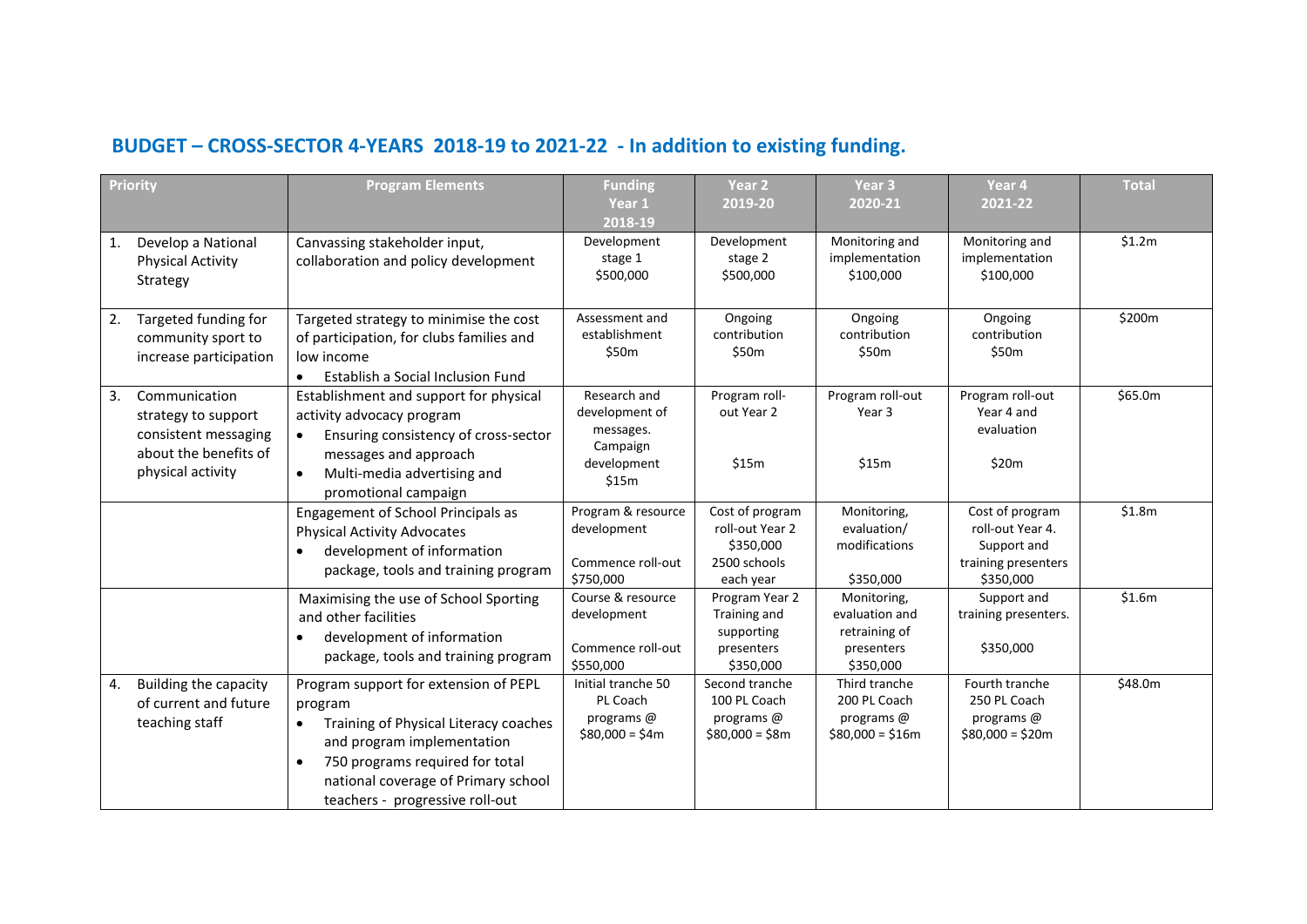|                                                | Professional development of existing<br>secondary school teachers<br>Course development, resource<br>$\bullet$<br>development<br>Course roll-out<br>$\bullet$ | Program & resource<br>dev cost<br>\$400,000<br>Cost of program<br>roll-out \$350,000 | Cost of program<br>roll-out Year 2<br>\$350,000<br>Aim-2500 schools<br>each year to<br>reach 10,000 | Monitoring,<br>evaluation/<br>modifications<br>and retraining of<br>presenters<br>\$350,000 | Cost of program<br>roll-out Year 4.<br>Support and<br>training presenters<br>\$350,000 | \$1.8m   |
|------------------------------------------------|---------------------------------------------------------------------------------------------------------------------------------------------------------------|--------------------------------------------------------------------------------------|-----------------------------------------------------------------------------------------------------|---------------------------------------------------------------------------------------------|----------------------------------------------------------------------------------------|----------|
|                                                | Mentoring of HPE staff -<br>Identify and enlist Mentors<br>$\bullet$<br>Required for re-trained staff and<br>$\bullet$<br>recent HPE graduates                | Program & resource<br>dev cost \$200,000<br>Cost of program<br>roll-out \$200,000    | Year 2<br>200 teachers @<br>\$20,000<br>$=$ \$4 $m$                                                 | Year 3<br>200 teachers @<br>\$20,000<br>$=$ \$4 $m$                                         | Year4<br>200 teachers @<br>\$20,000<br>$=$ \$4 $m$                                     | \$12.4m  |
| 5.<br>Local Communication<br>and Database tool | Development of the database tool and<br>deployment                                                                                                            | Project<br>development<br>\$250,000                                                  | Updating $-$<br>monitoring<br>\$50,000                                                              | Updating $-$<br>monitoring<br>\$50,000                                                      | Updating $-$<br>monitoring<br>\$50,000                                                 | \$0.4m   |
| <b>TOTAL</b>                                   |                                                                                                                                                               | \$72.2M                                                                              | \$78.6M                                                                                             | \$86.2M                                                                                     | \$95.2M                                                                                | \$332.2M |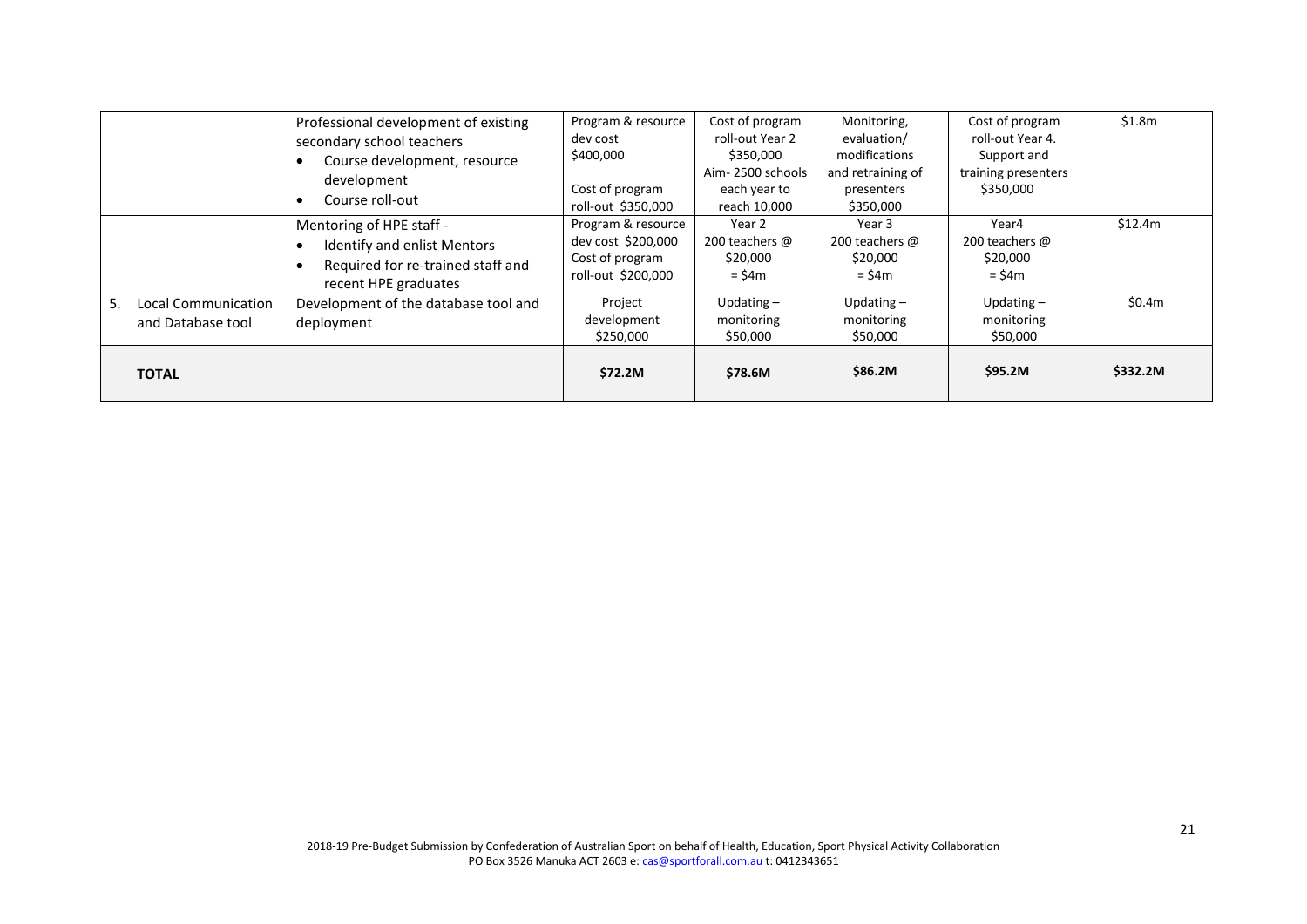### **Participating Organisations**

The following organisations have participated in the cross-sector collaborative process which extends back to mid-2014.

Athletics Australia Catholic School Principals Association Badminton Australia School Sport Australia Australian Baton Twirling Association **Australian University Sport** Bocce Federation of Australia Bowls Australia Inc Boxing Australia Inc **Health Organisations** Australian Calisthenic Federation Inc National Heart Foundation Australian Canoeing **Australian Medical Association** Cycling Australia **Active Healthy Kids Australia** Active Healthy Kids Australia Darts Australia Martin Australia European Martin Australia European Martin Australia Deaf Sports Australia Australian Drug Foundation Diving Australia Inc **Australian Mental Health Council** Australian Dragon Boat Federation **Alzheimers Australia** Pony Club Australia **Diabetes Australia** Equestrian Australia Australian Health Policy Collaboration Australian Floorball Association Private Healthcare Australia Gaelic Football & Hurling Association of Australasia Gliding Federation of Australia Arthritis Australia Blind Sports Australia Transplant Australia Golf Australia and The Royal Far West Gridiron Australia Stroke Foundation Australia Gymnastics Australia Ltd Australian Handball Federation Hockey Australia Sport Inclusion Australia **Sport (continued)** Judo Federation of Australia inc Australian Karate Federation Inc Synchronized Swimming Australia Inc Australian Lacrosse Association Ltd
Table Tennis Australia Confederation of Australian Motor Sport Sports Taekwondo Australia Motorcycling Australia Ltd Tenpin Bowling Australia Ltd Orienteering Australia Touch Football Australia Australian Parachute Federation Inc Triathlon Australia Polocrosse Association of Australia Australian Underwater Federation Rowing Australia Ltd **Australian Volleyball Federation** Australian Sailing **Australian Water Polo Inc** 

#### **Sporting Organisations Education Organisations**

Confederation of Australian Sport **Australian Primary Principals Association** Archery Australia Inc **Australian Secondary Principals Association** Disability Sports Australia Association of Heads of Independent Schools Aust Australian Baseball Federation Australian Council of State School Organisations

Australian Healthcare and Hospitals Association

Australian International Shooting Limited Australian Waterski and Wakeboard Federation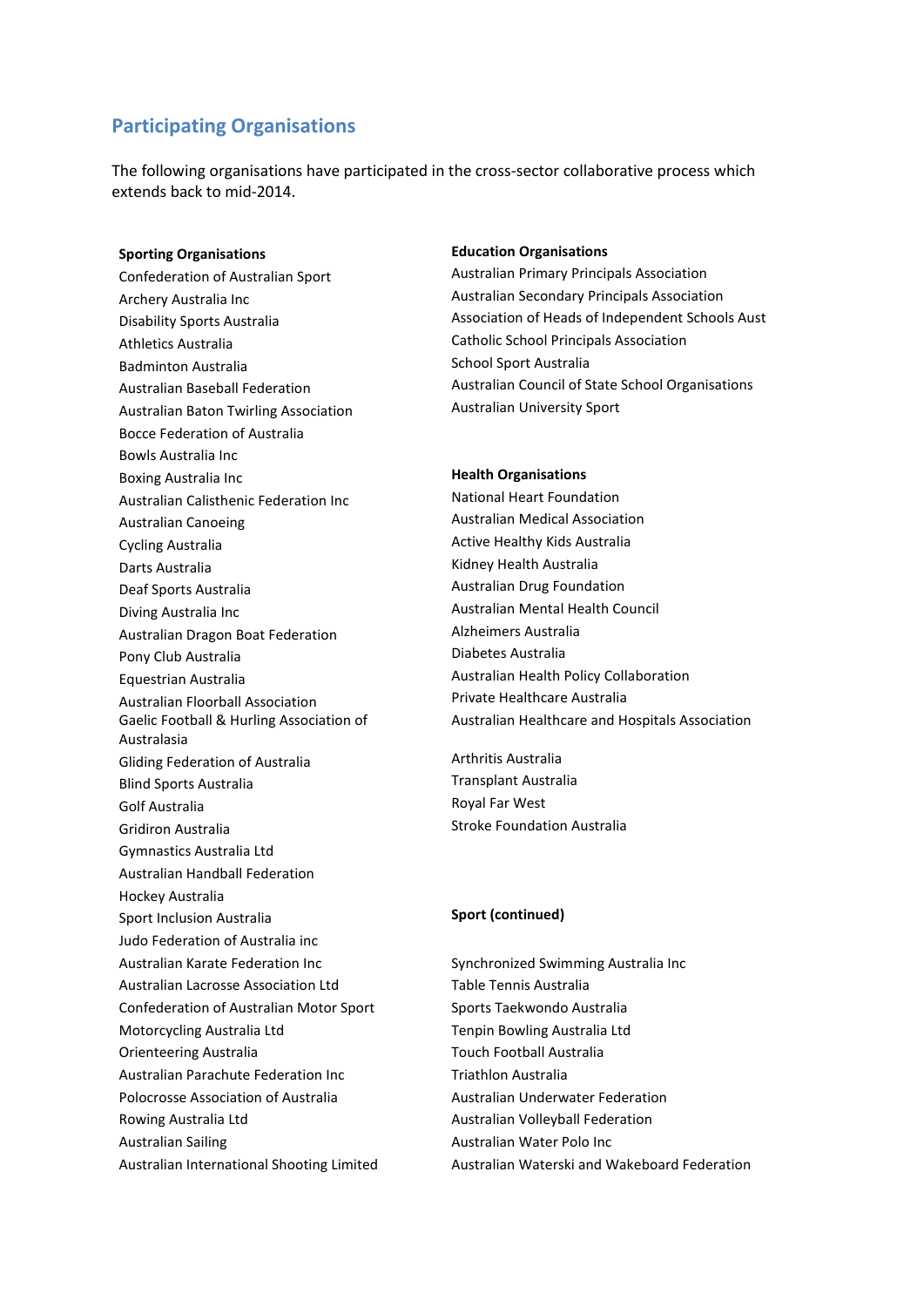- Ski & Snowboard Australia Surf Life Saving Australia Fitness Australia Surfing Australia Swimming Australia Ltd
- Skateboarding Australia Inc **Australian Weightlifting Federation Inc** Australian Weightlifting Federation Inc Committee of Sport and Recreation Officials (CASRO) Softball Australia and an according to the Australian Olympic Committee Special Olympics Australia Australian Sporting Goods Association Squash Australia Ltd Sport Australia Hall of Fame (SAHOF)

#### **Contact:**

We have pleasure in submitting this proposal for consideration and we are available to answer any questions and provide additional information on request.

Rob Brodly

Rob Bradley Chief Executive Officer Confederation of Australian Sport For the Health, Education, Sport Physical Activity Collaboration For further information: e: [cas@sportforall.com.au](mailto:cas@sportforall.com.au) t: 0412343651

#### **References:**

- *1.* Active Healthy Kids Australia (2014). *Is Sport Enough? The 2014 Active Healthy Kids Australia Report Card on Physical Activity for Children and Young People*. Adelaide, South Australia: Active Healthy Kids Australia and Active Healthy Kids Australia (2016). *Physical Literacy: Do our kids have all the tools?*
- 2. Ananthapavan J, Magnus A, Moodie M, (2014) *The health and economic value of prevention: Assessing the benefits of reducing the prevalence of physical inactivity in Australia by 15%*. Prepared for the Confederation of Australian Sport by Deakin Health Economics. Melbourne, September 2014.
- 3. Australian Institute of Health and Welfare (2014) *Australia's health 2014* Australia's health series no. 14. Cat. no. AUS 178. Canberra: AIHW.
- 4. Australian Institute of Health and Welfare 2016. *Australian Burden of Disease Study: Impact and causes of illness and death in Australia 2011.* Australian Burden of Disease Study series no. 4. BOD 5. Canberra: AIHW
- 5. Australian Sports Commission AUSPLAY Survey of Australian sporting participation, Canberra, December 2016 https://www.ausport.gov.au/ data/assets/pdf file/0007/653875/34648 AusPlay summary report acc [essible\\_FINAL\\_updated\\_211216.pdf](https://www.ausport.gov.au/__data/assets/pdf_file/0007/653875/34648_AusPlay_summary_report_accessible_FINAL_updated_211216.pdf)
- 6. Confederation of Australian Sport (CAS). *Maximising the potential of Australian Sport*, Canberra, CAS 2014.